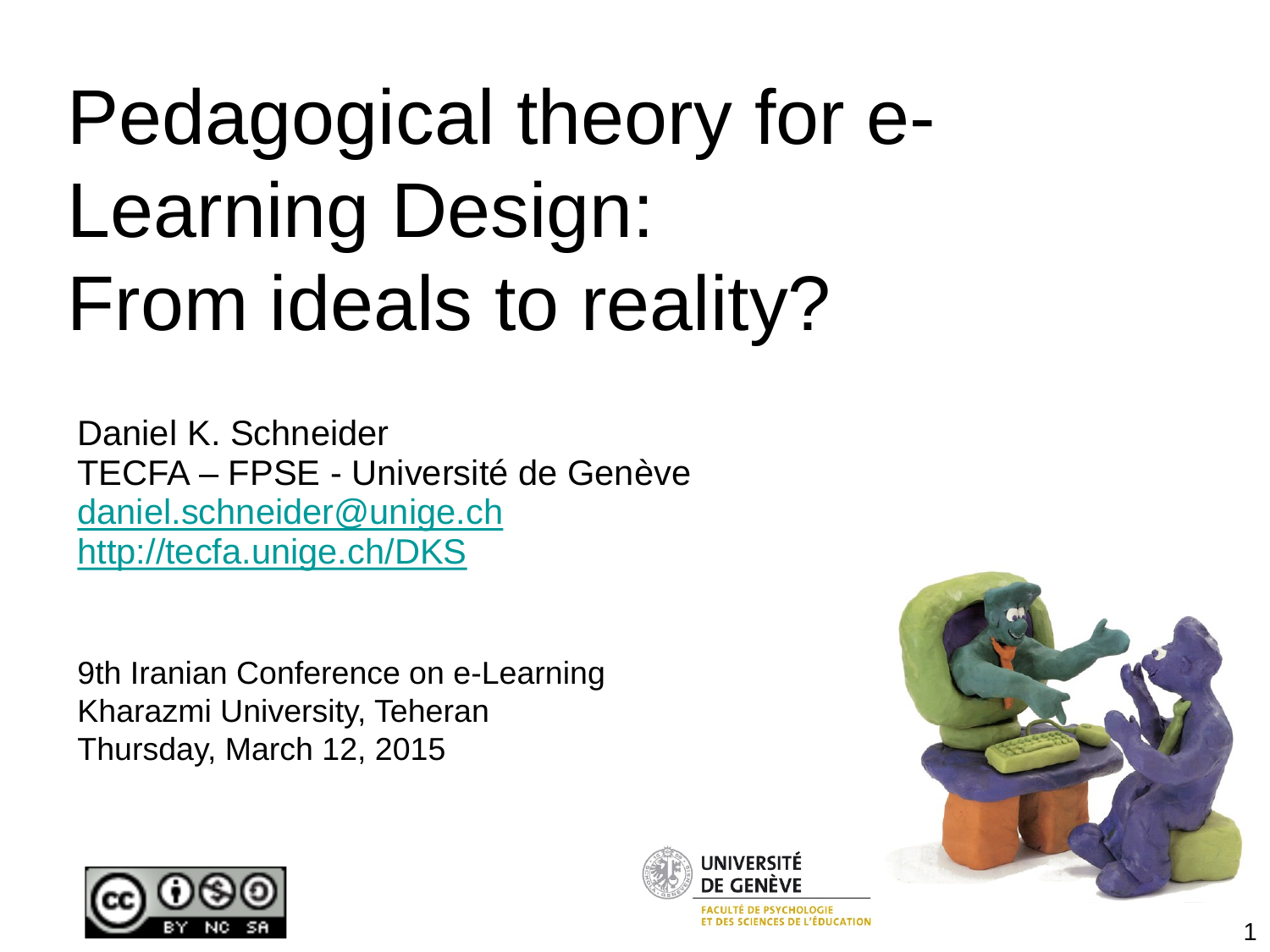### Menu

- 1. What is e-learning ?
- 2. The role & evolution of technology
- 3. Educational principles e-learning principles ?
- 4. People ?
- 5. E-learning and pedagogic change ?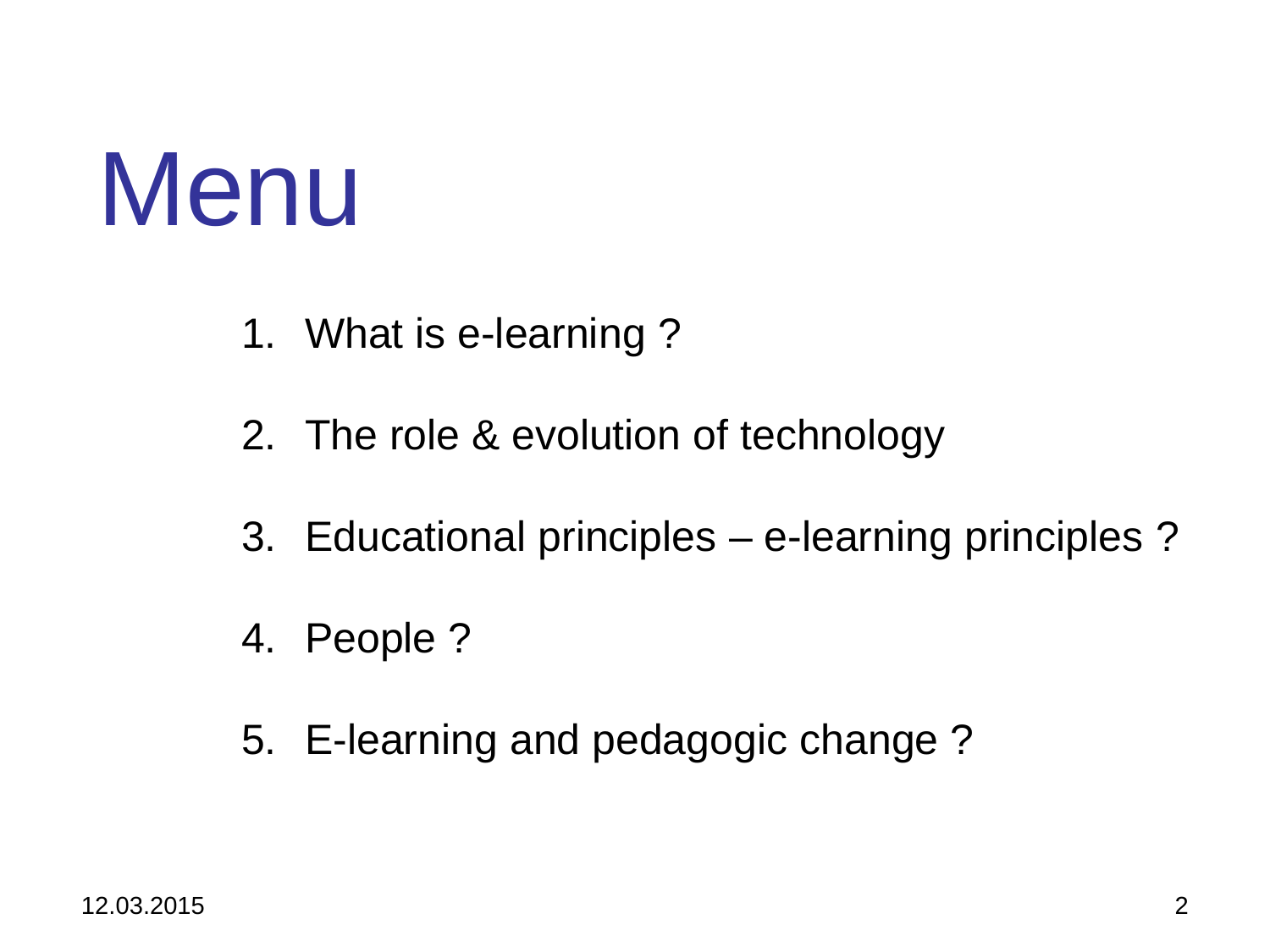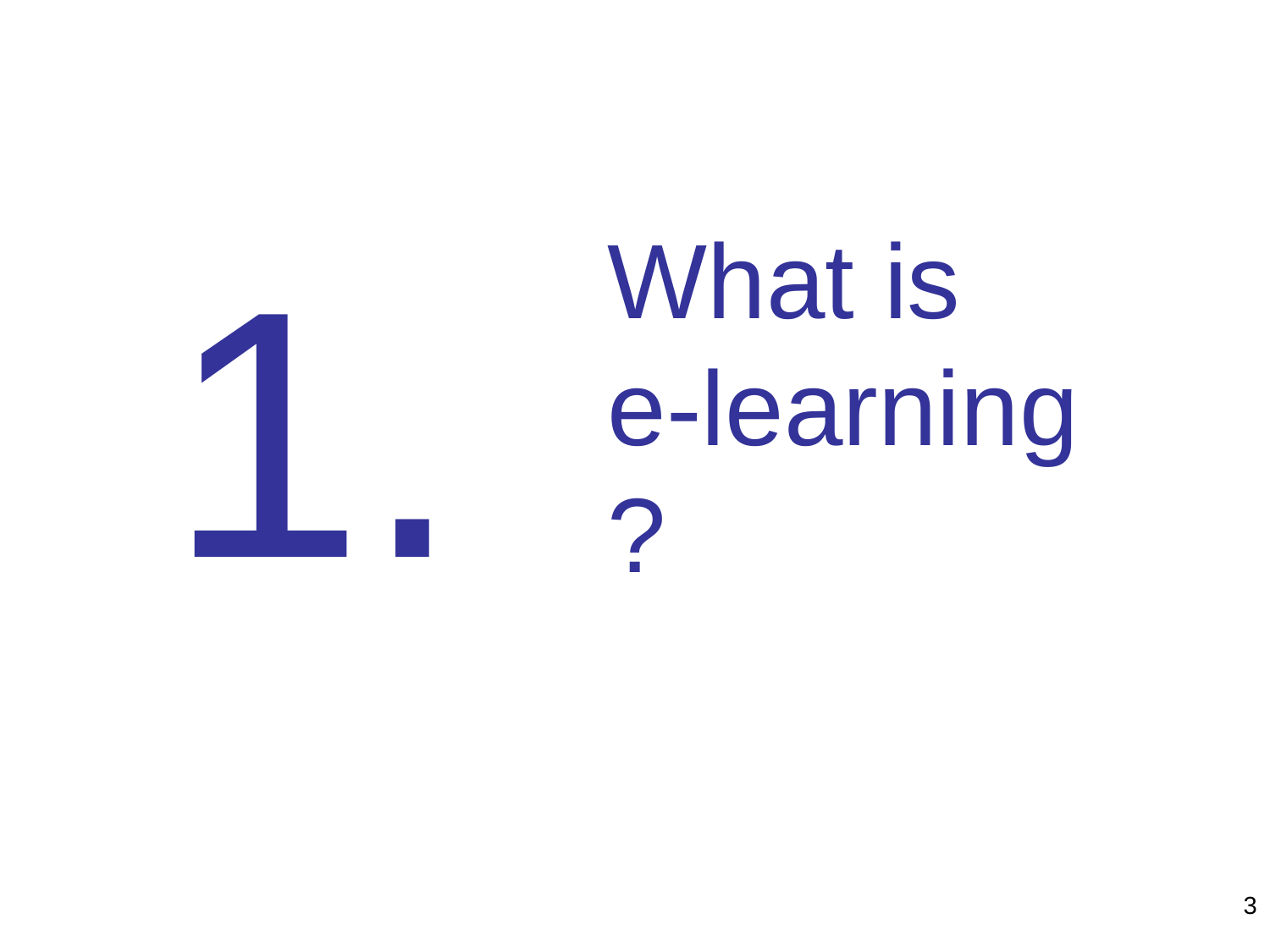#### E-learning (widely defined):



12.03.2015 4 **resources.** (AECT)**… the study and practice of facilitating learning and improving performance by creating, using, and managing appropriate technological processes and**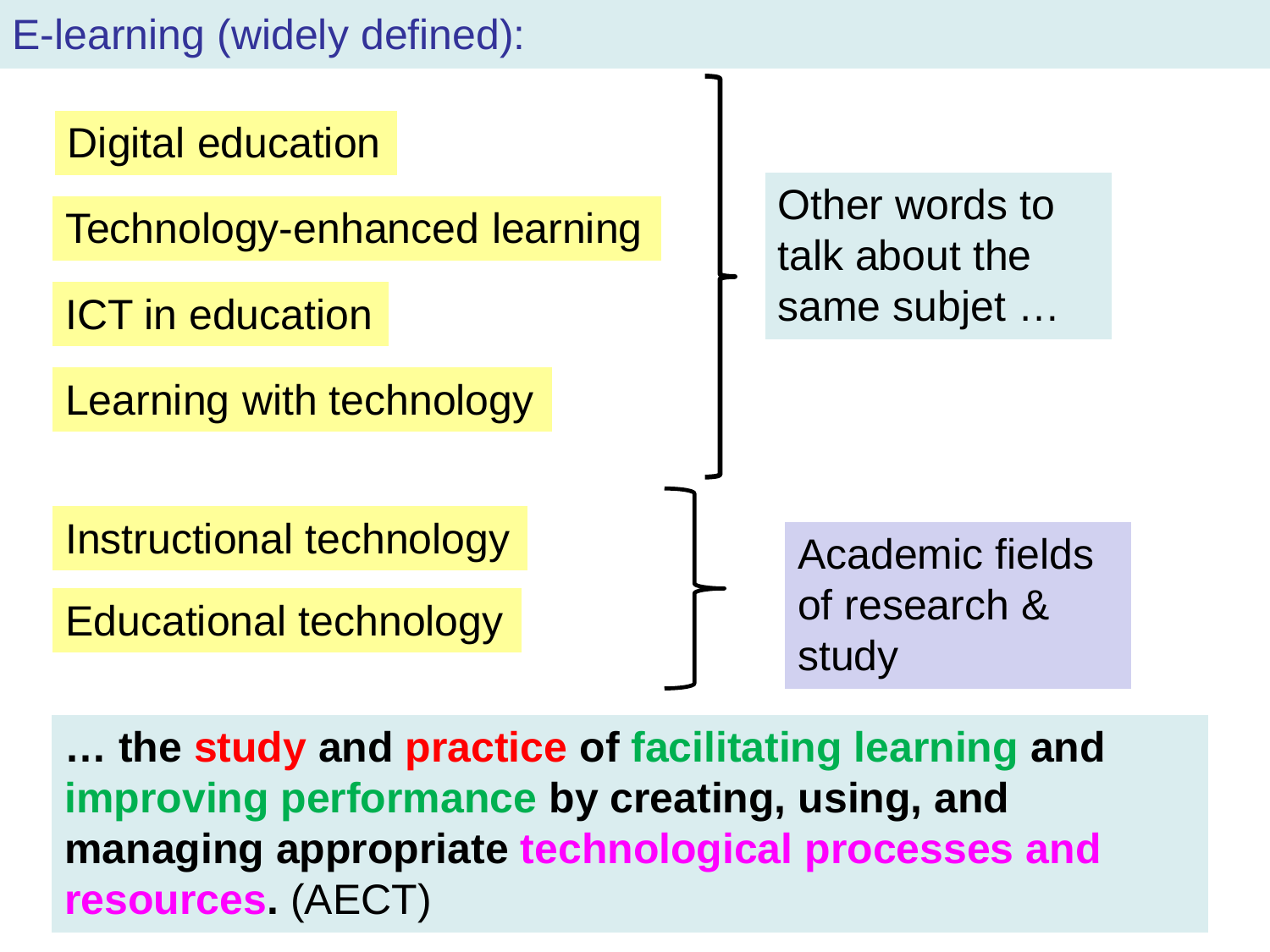#### E-learning ….. Widely defined



- in distance teaching
- in mixed (blended) teaching
- in presence teaching
- in formal schools
- in formal workplace learning
- for informal learning

5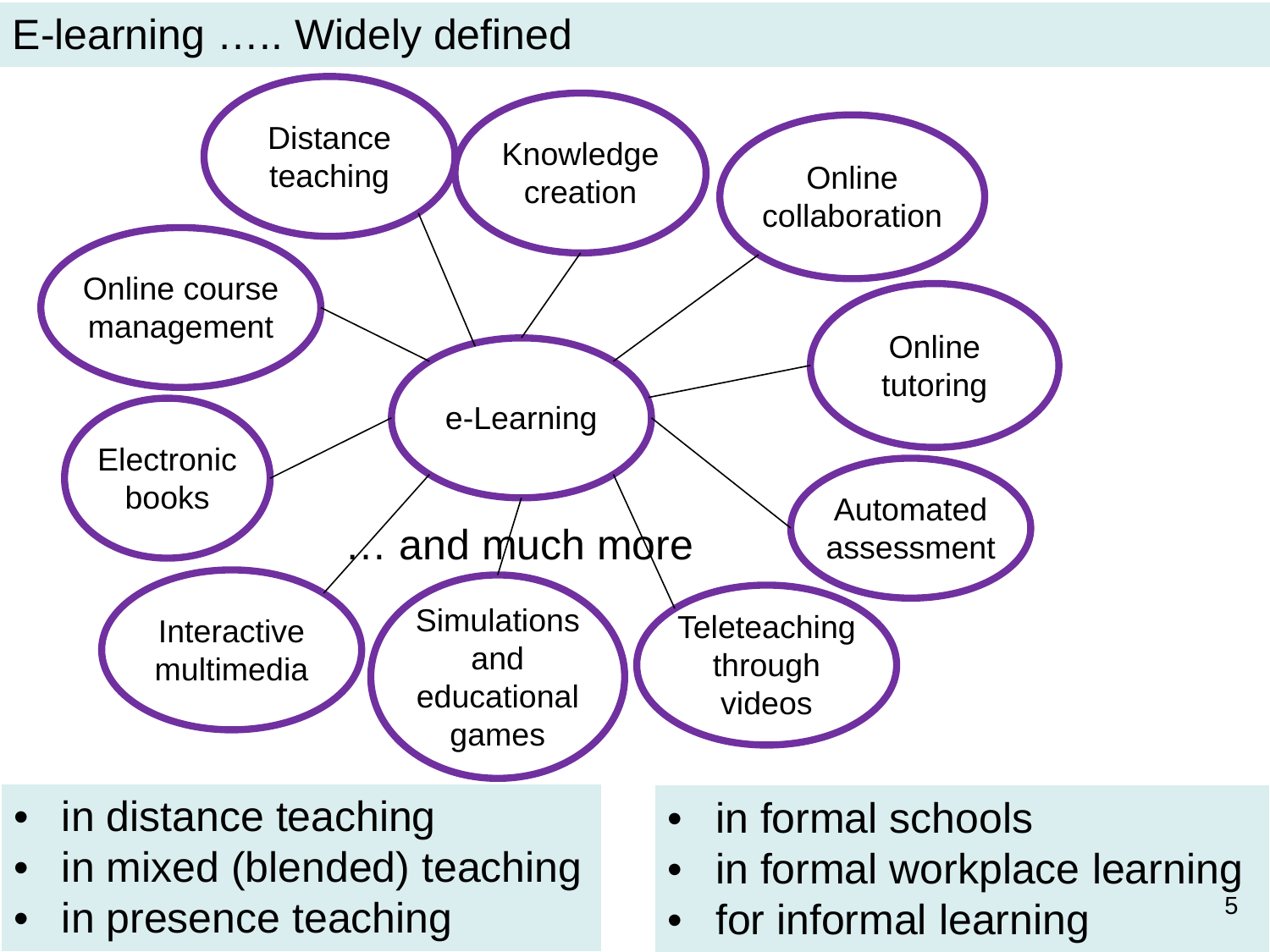E-learning is many things (again). E-Learning «topics» are:

Cognitive tools for learning, computer-assisted language learning, computer-based assessment systems, computer-based train rate<sup>gromputer-</sup> mediated communicatination<sup>s</sup> imputer-supported collaborative lears of g, distributed learning environmen<sup>por</sup>electronic performance support systems, interactive learning res/ironments, interactive multimedia schildins, interactive simulations and *zenifies*, intelligent agents on the Internet, intelligent tutoring systems, microworlds, virtual reality based learning systems, MOOCs, ….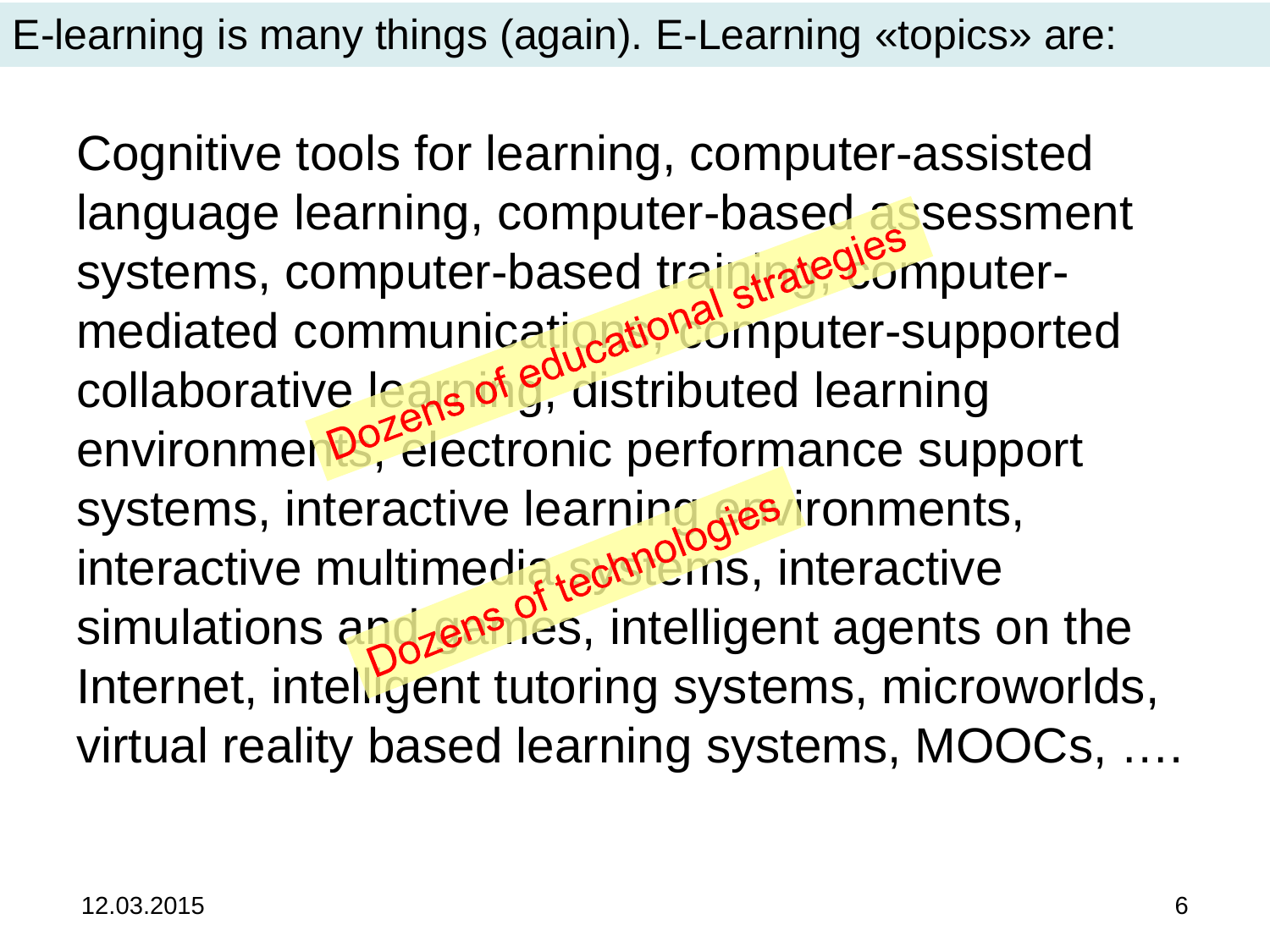#### Use of technology in different domains:



Reality does not match potential:

- … quality could be improved
- 

3/12/2015 7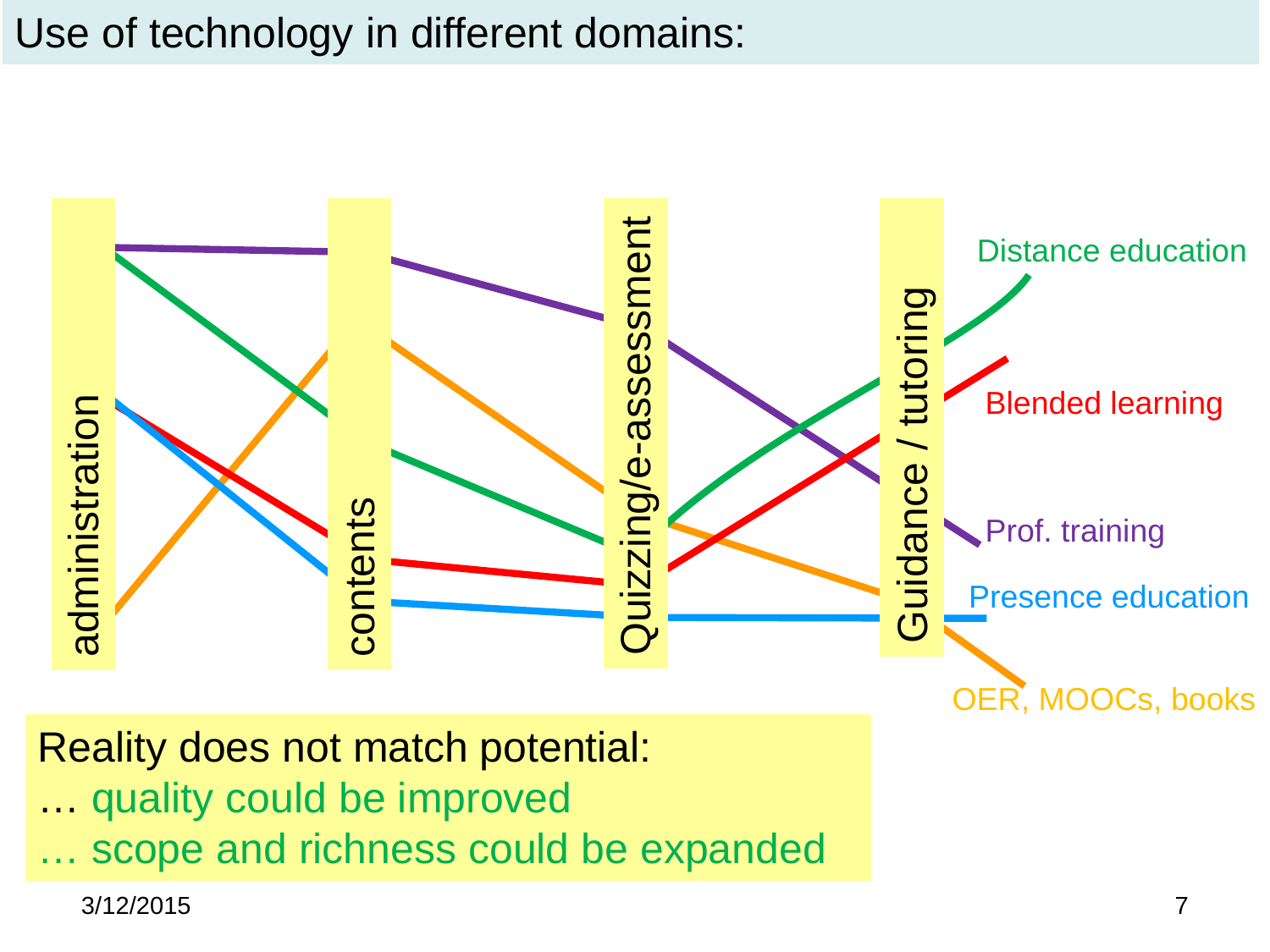The role & evolution of<br>technology

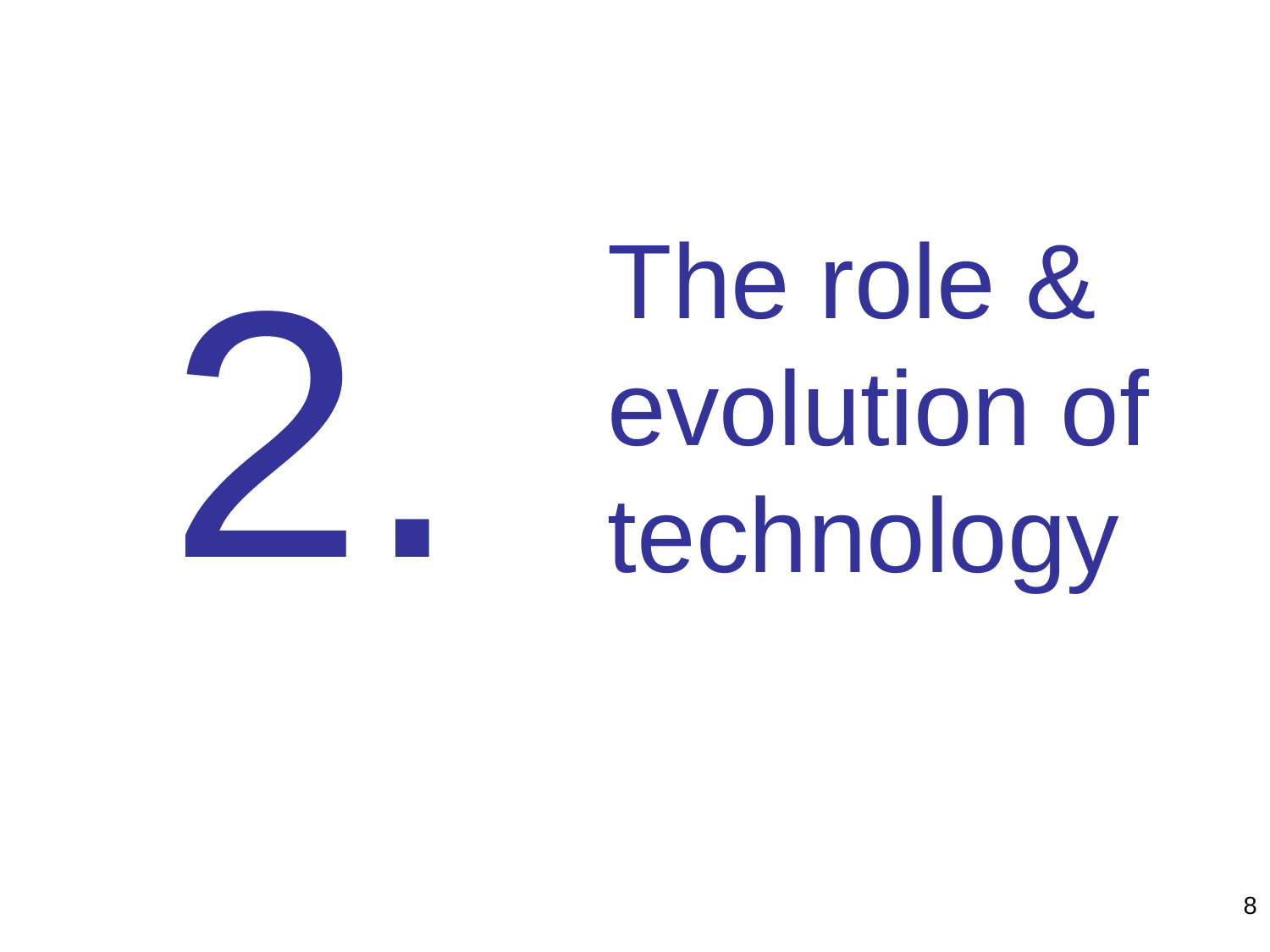#### $E$ -learning  $=$  A history of hype cycles



Technology, not pedagogy, triggers new cycles (mostly) Technology is the driving force, even if we do not like it …

12.03.2015 9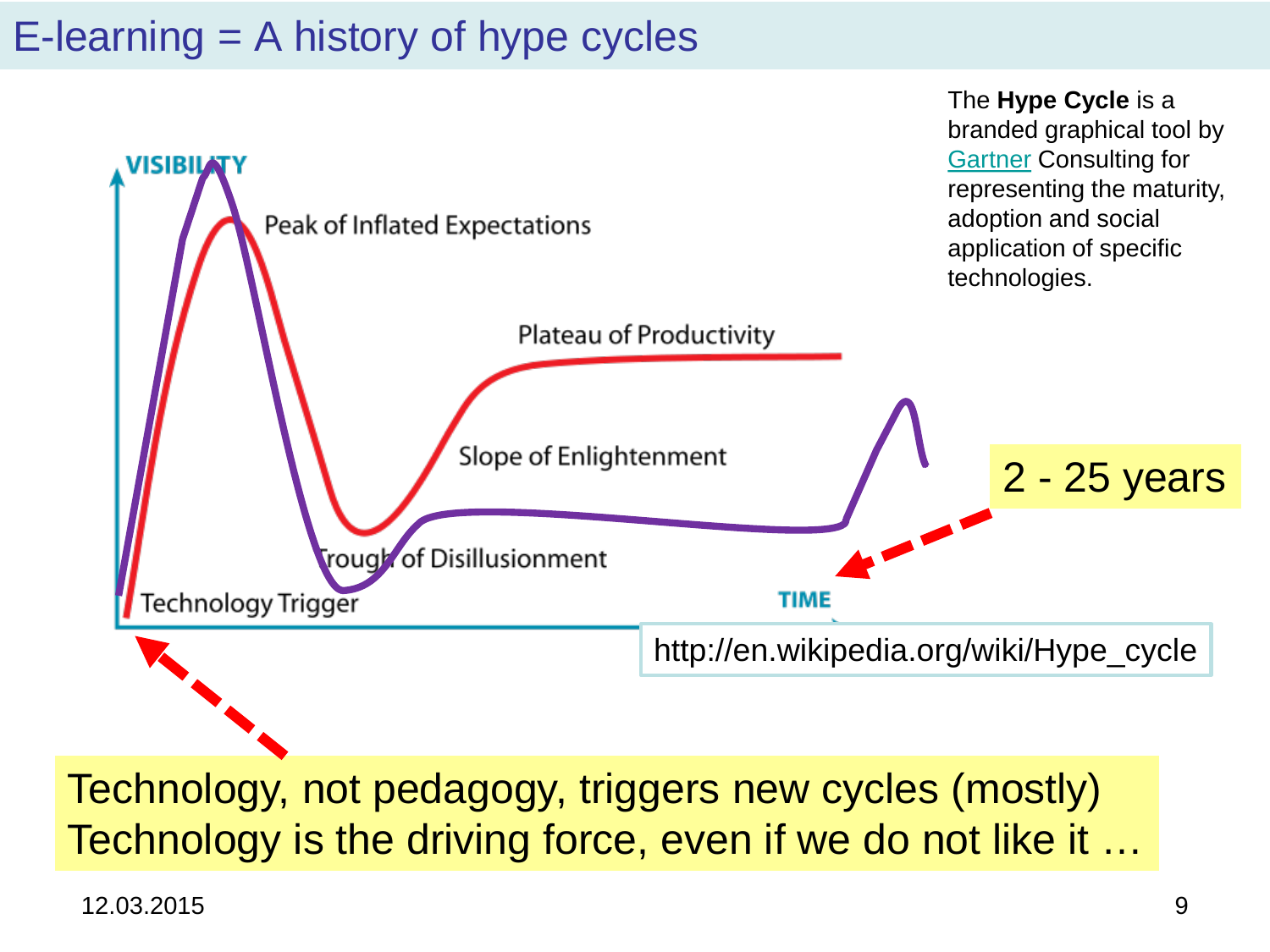#### The technology hype curve in education (Hypecycle, 2014)



#### Interactive tool:<https://hypecycle.umn.edu/>

#### 12.03.2015 10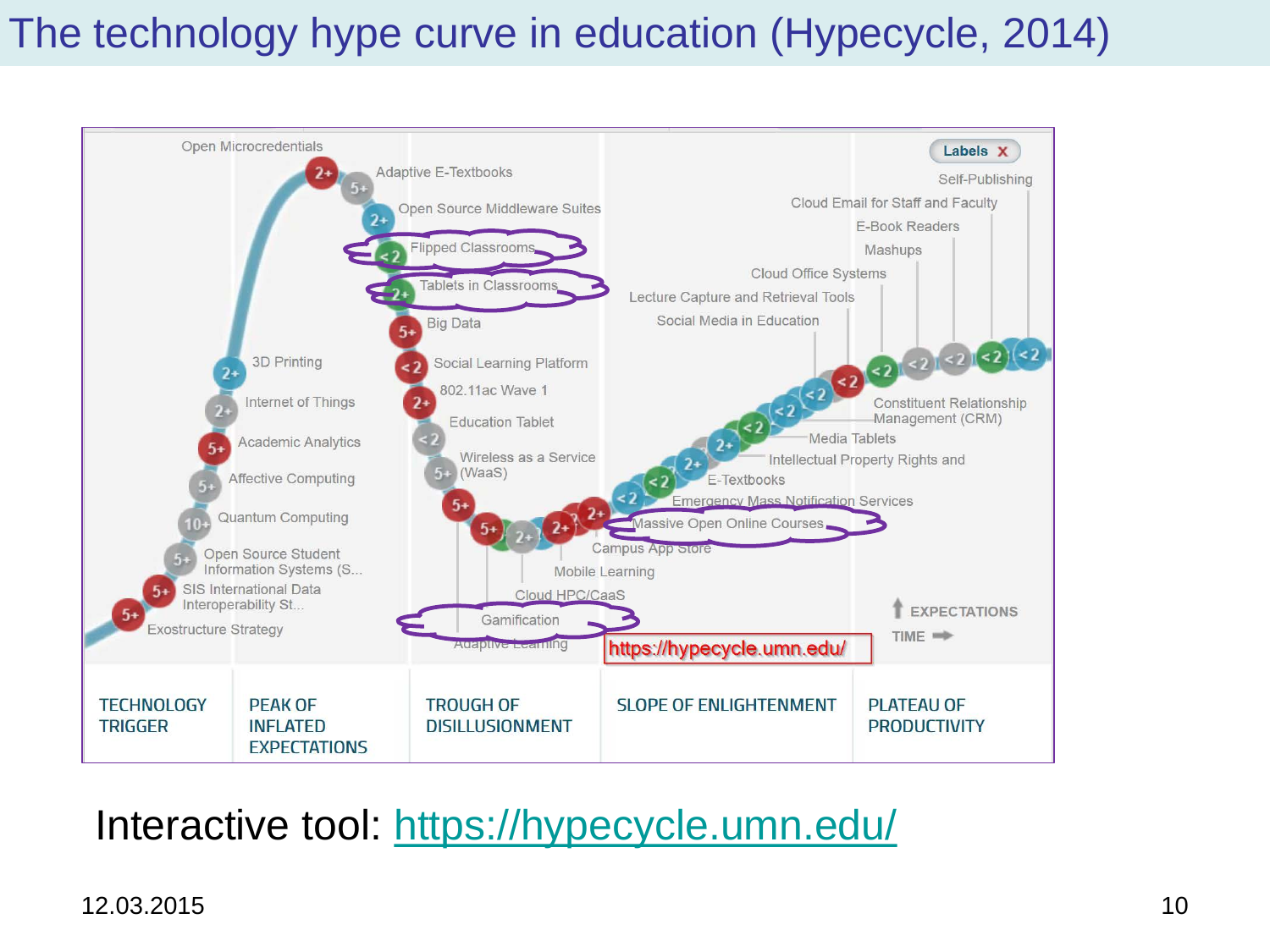#### It is difficult to predict the future: Gartner etc. can be very wrong



- **Personally Owned Devices with network access**
- ٠ **RFID Library Materials**
- IP-video for e-learning

2009: Gartner's education hype cycle: «Podcasts/Edu cational TV are dead»

But in 2014: Podcasts are central in (x)MOOCs !

**Gartner**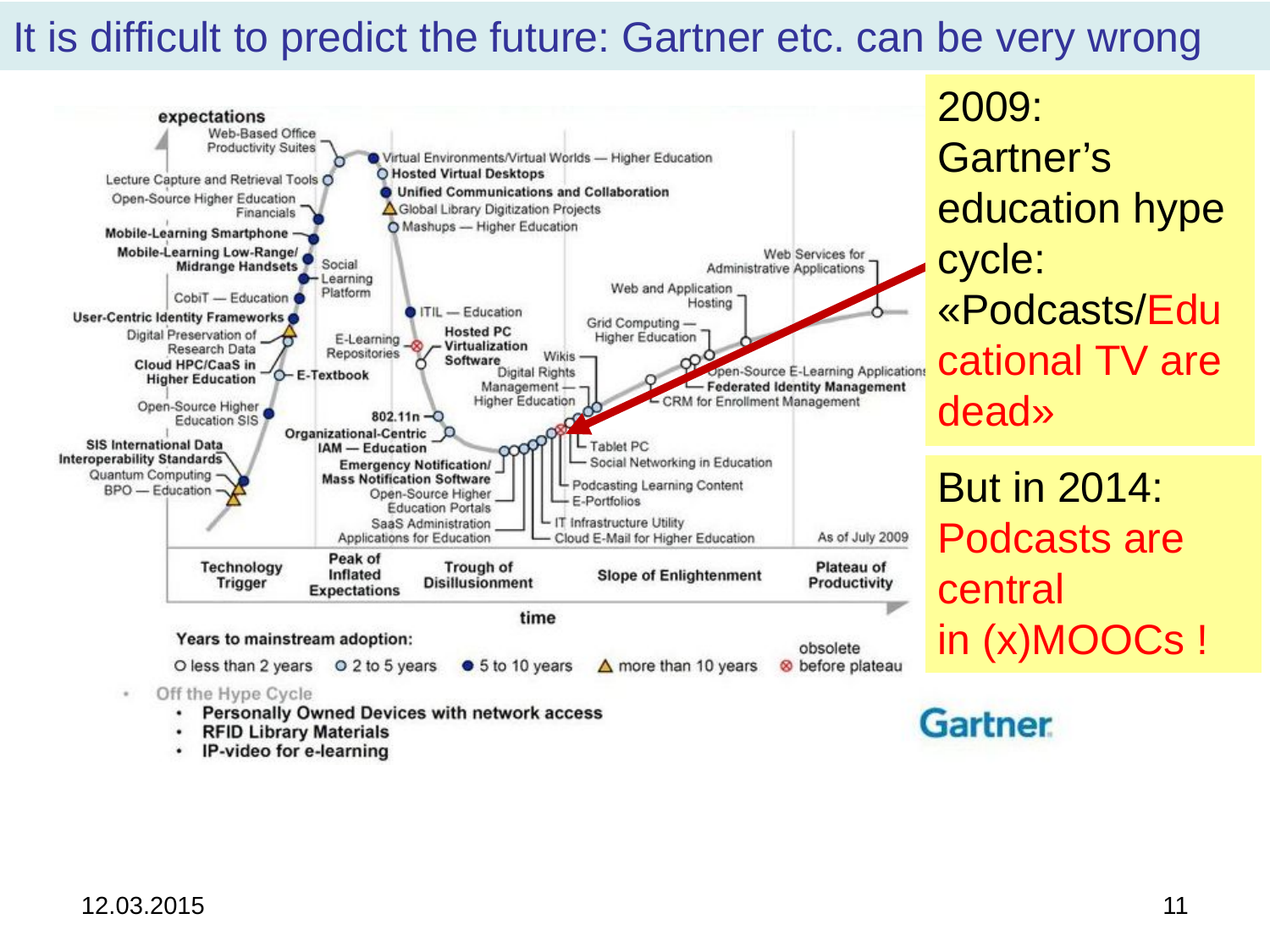#### E-learning - «Big inventions» about every 10 years

- New administrative structures are created,
- little communication between new and old structures
- New people enter the game, no understanding of basic principles

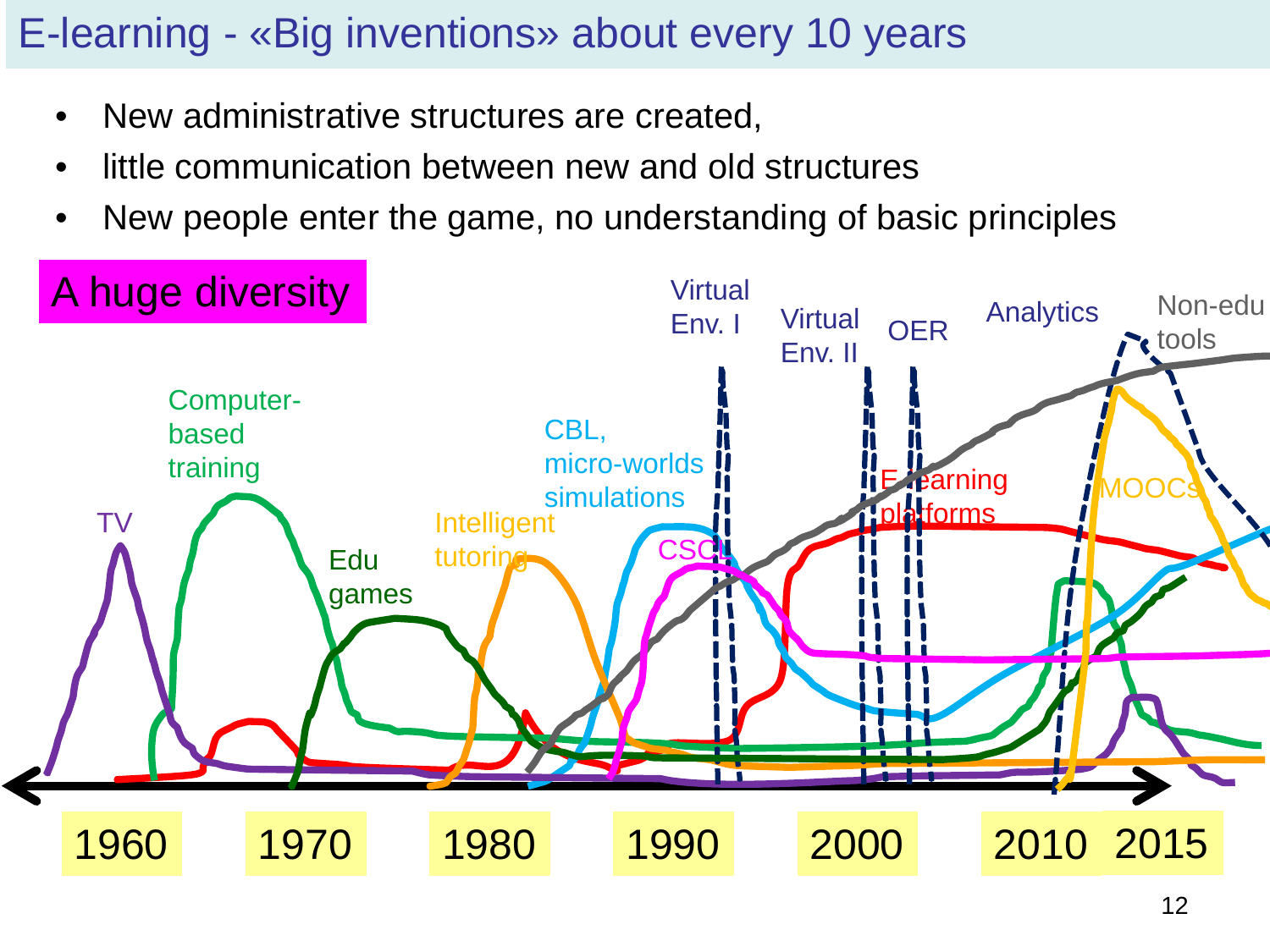#### Change is usually very slow, sometimes it appears to be fast The xMOOCs «tsunami» bundles other stuff…



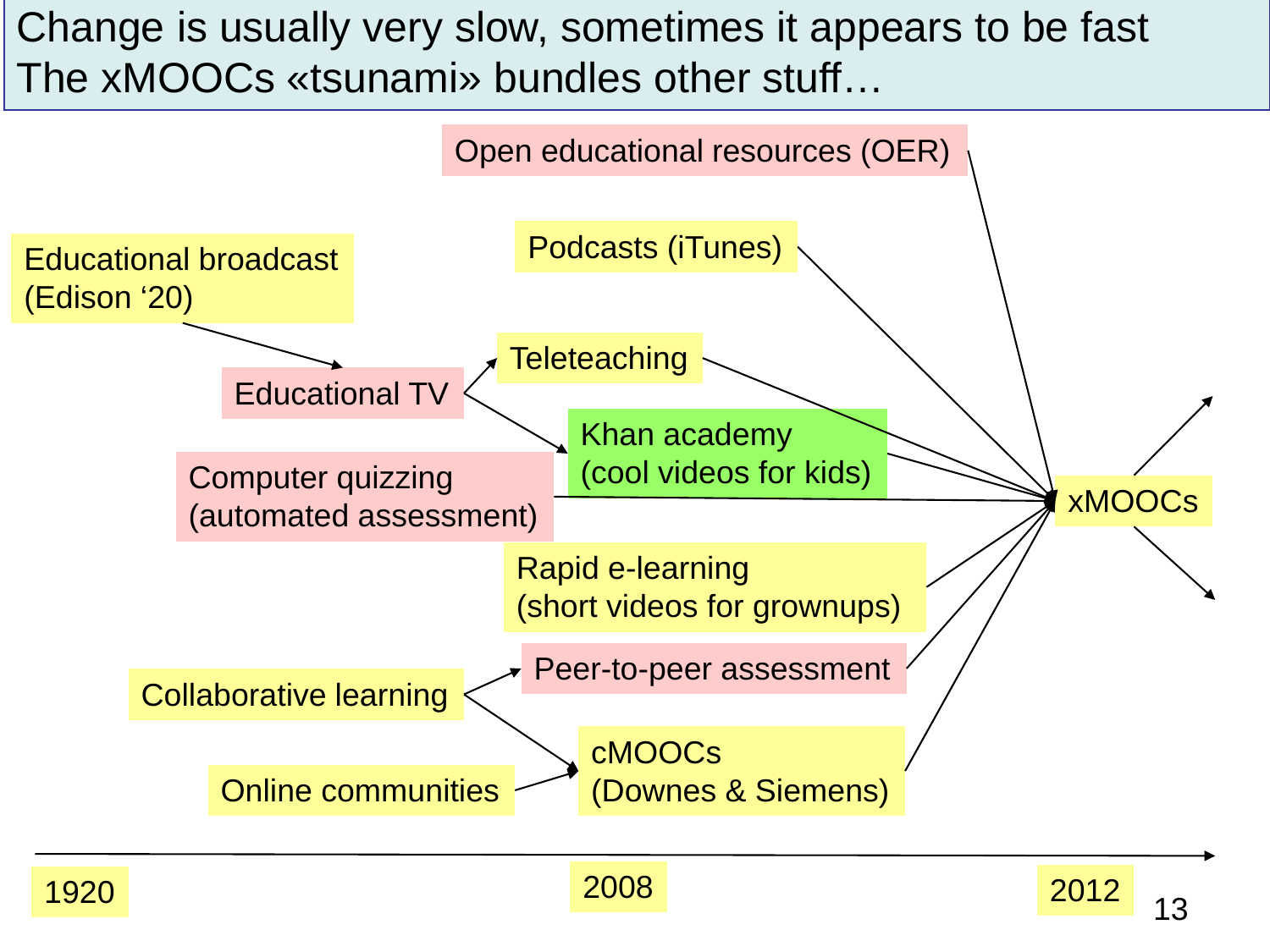Before following the latest hype:

## Ask if it is compatible with sound instructional design principles ? …. with your ideals of teaching ? Look at past achievements of similar technology Analyse what a new technology can do

(affordances for different pedagogies)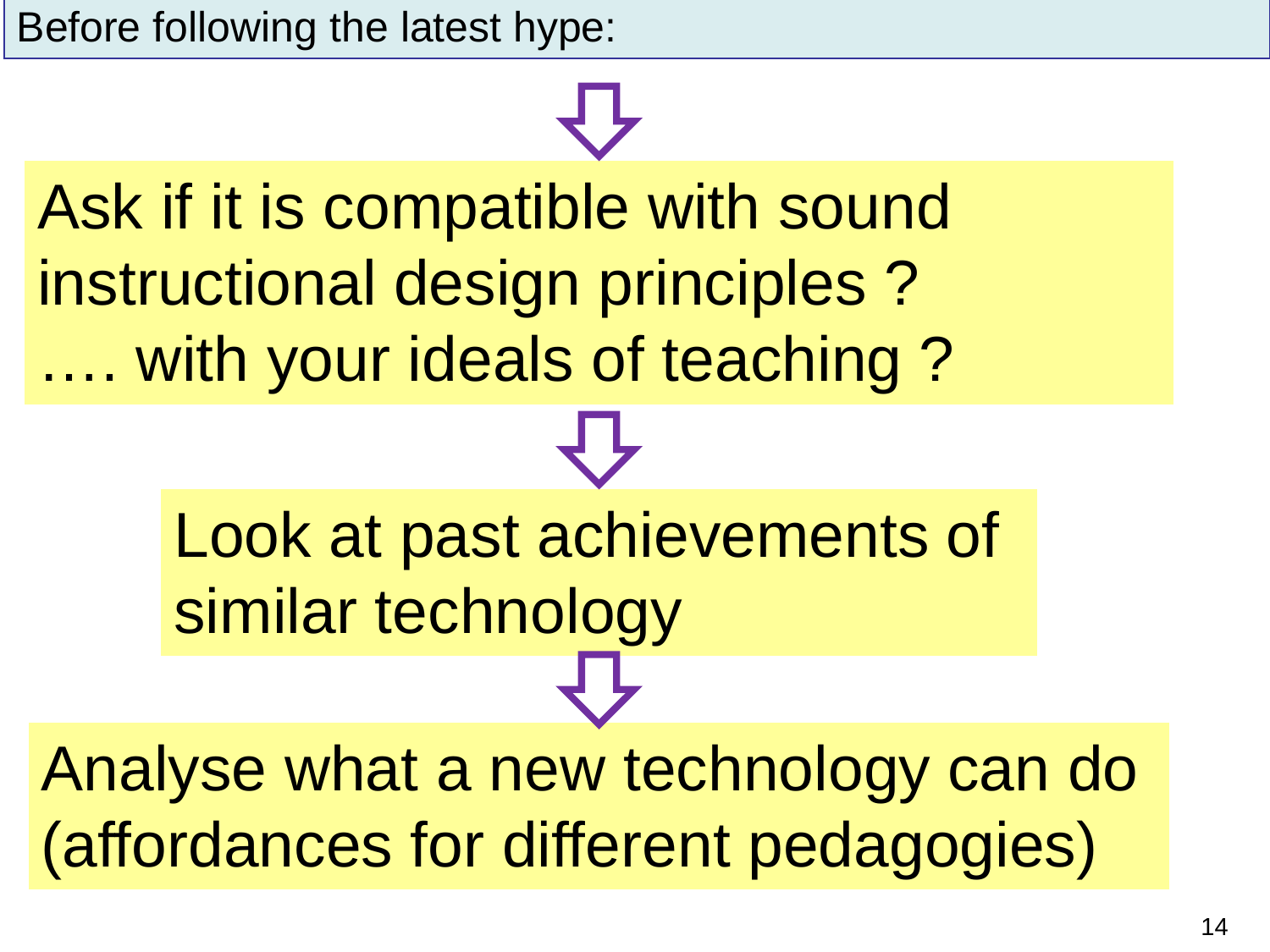**Educational** principles – e-learning 3 principles ?

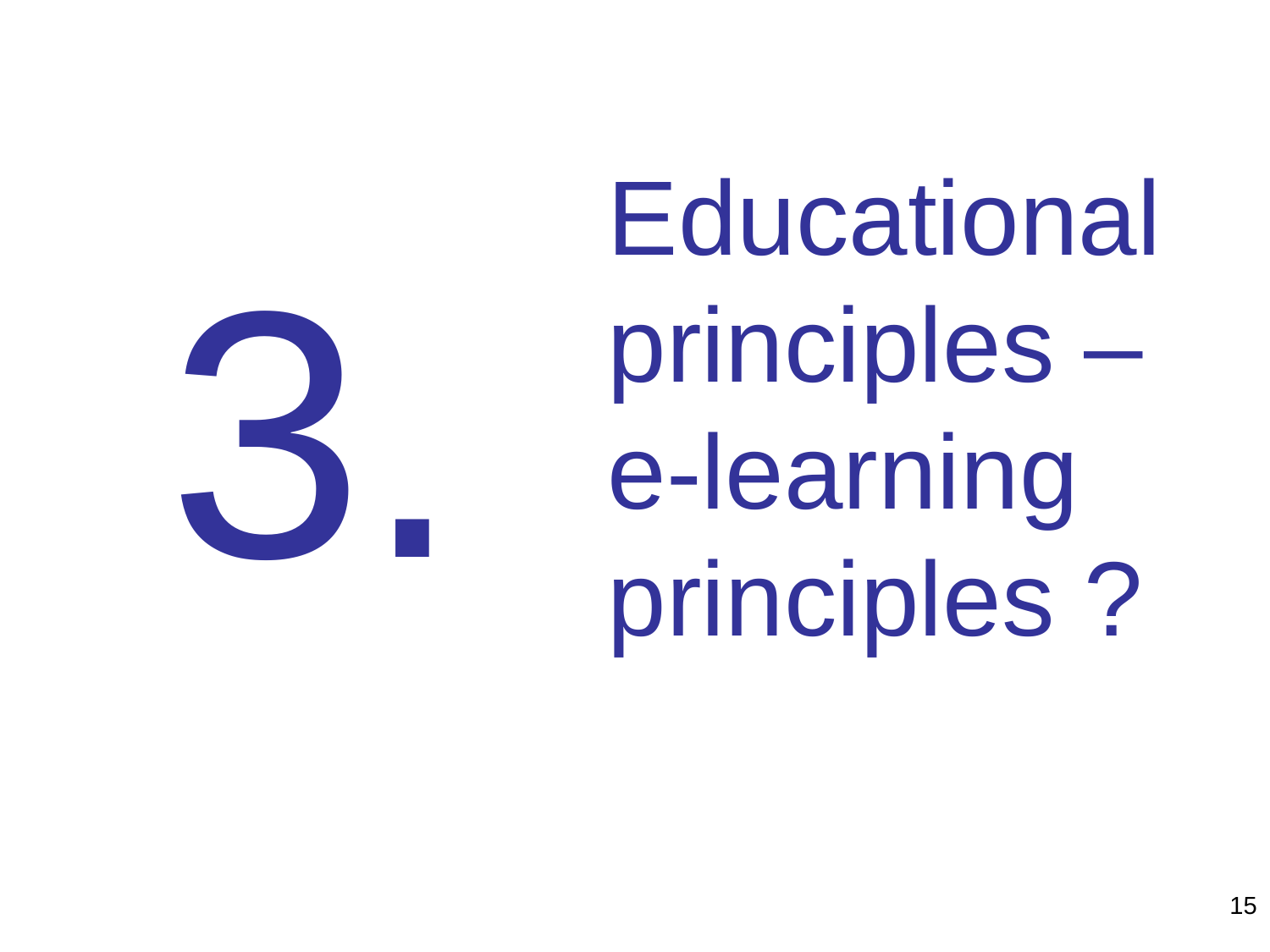Are there first principles of good elearning design ? Is there an «elearning theory» ?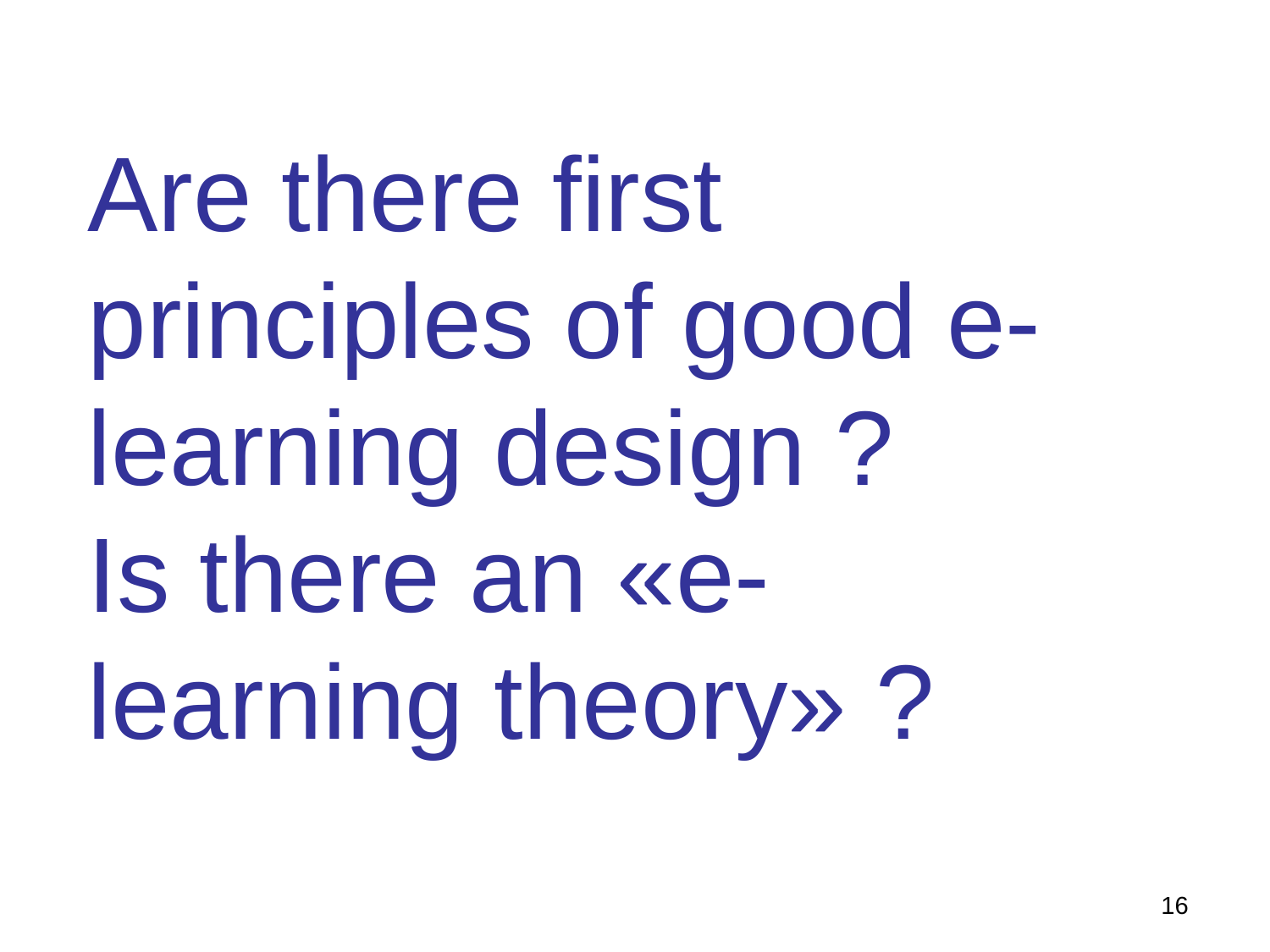#### First question: what is good education ? (M. David Merril)

- 1. The demonstration principle
	- Learning is promoted when learners observe a demonstration
- 2. The application principle
	- Learning is promoted when learners apply the new knowledge
- 3. The activation principle
	- Learning is promoted when learners activate prior knowledge or experience
- 4. The integration principle:
	- Learning is promoted when learners integrate their new knowledge into their everyday world
- 5. The task-centered principle
	- Learning is promoted when learners engage in tasks that lead to something

<http://mdavidmerrill.com/Papers/firstprinciplesbymerrill.pdf>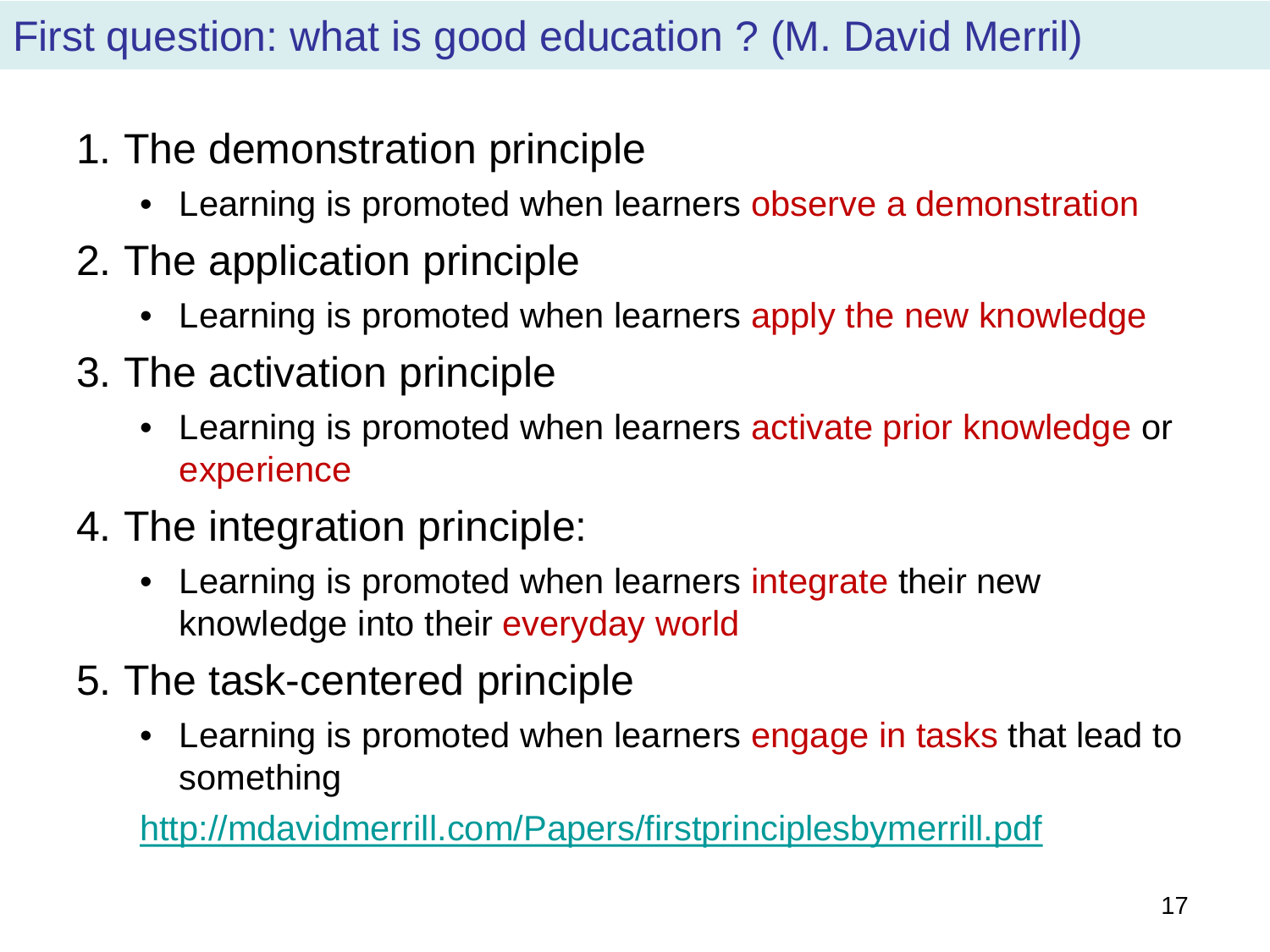#### Second question: what can e-education "add" to education ?

Activities are supported by tools (incl. digitized resources). Some activities can lead to tangible "products", which can be discussed, evaluated, reused, etc.

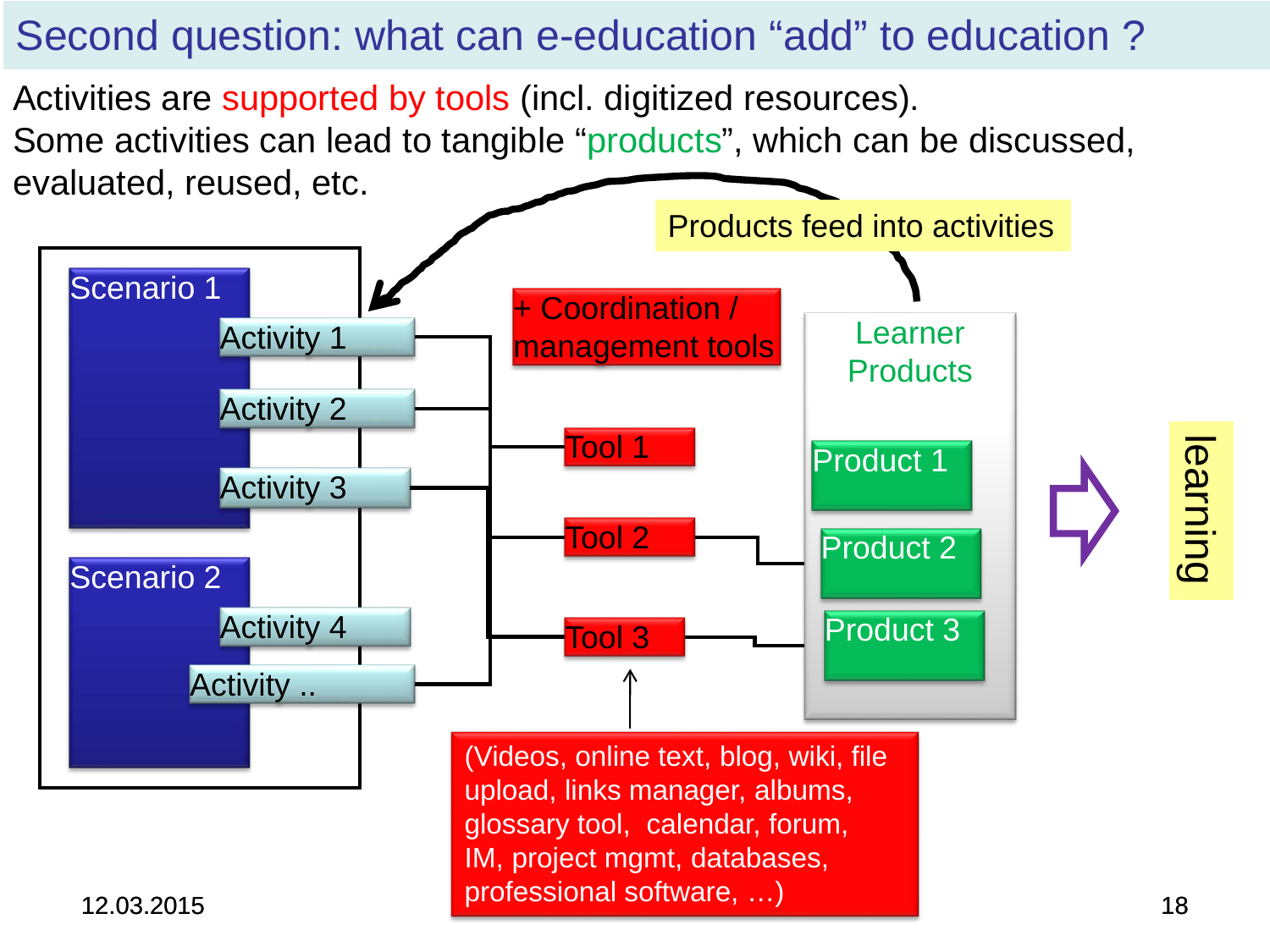#### The e-learning challenge – make it better (1)

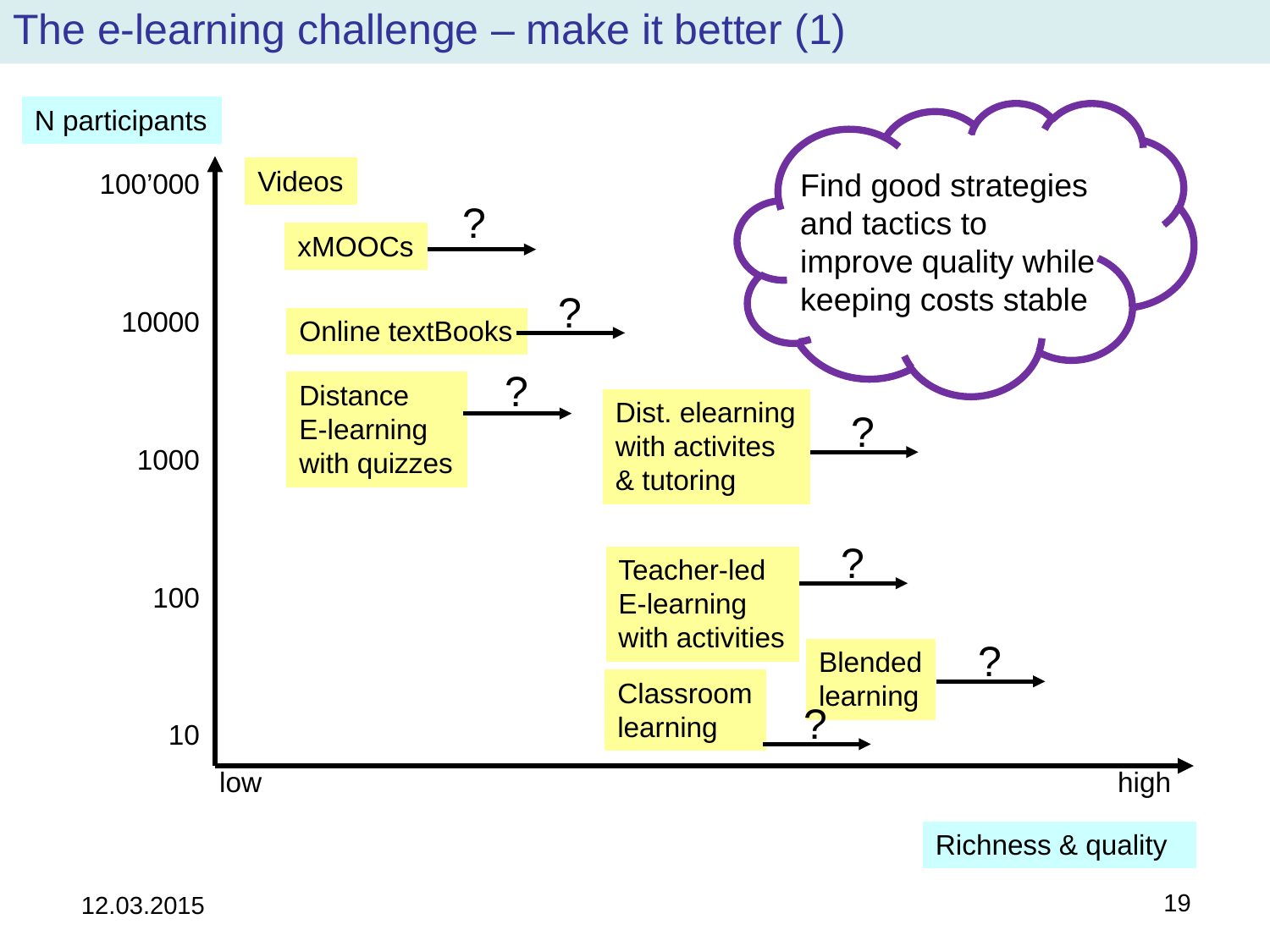#### The e-learning challenge – make it better (2)

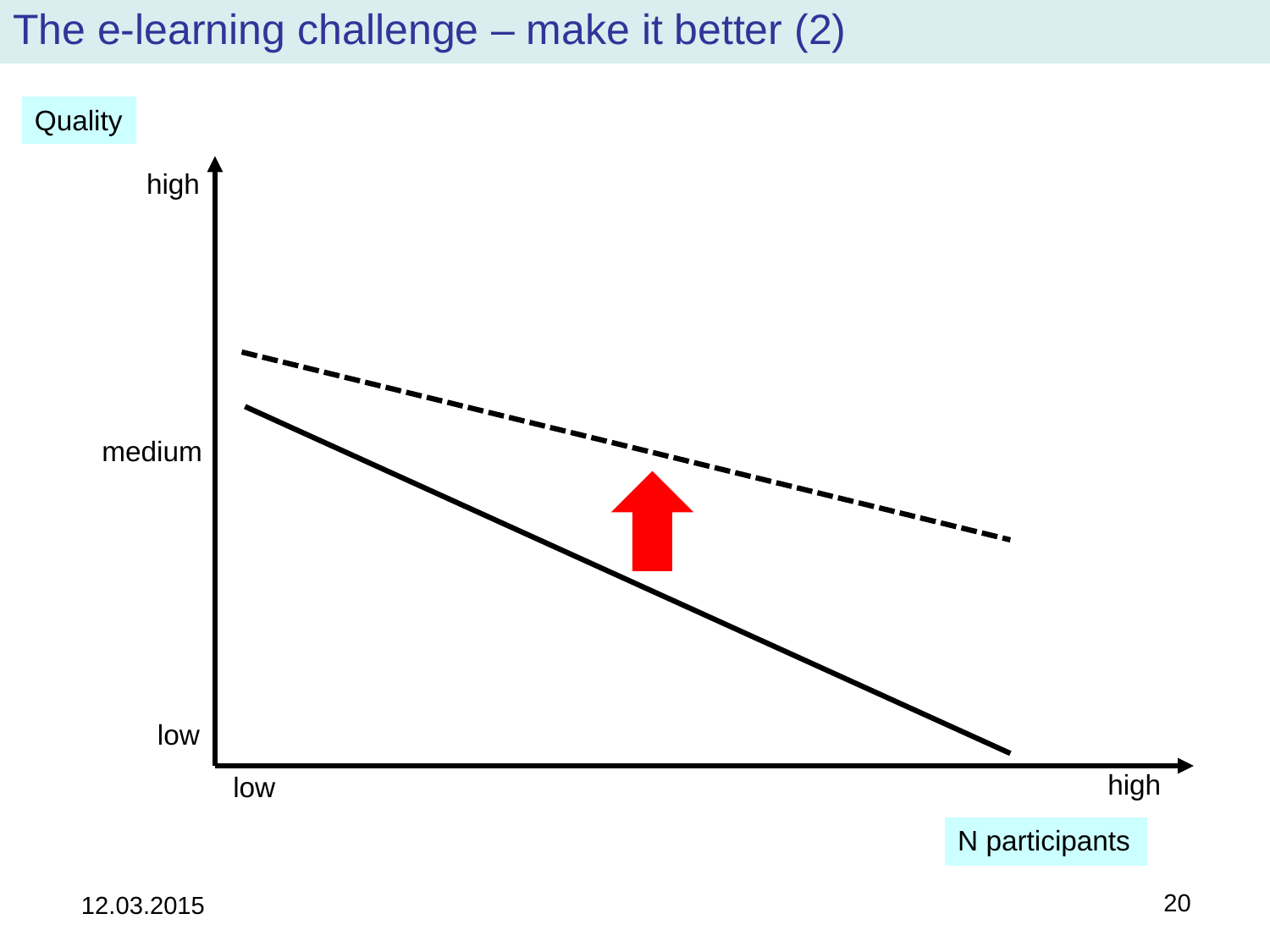The bottom line from many meta studies:



E-learning is design for learning, enhanced with digital tools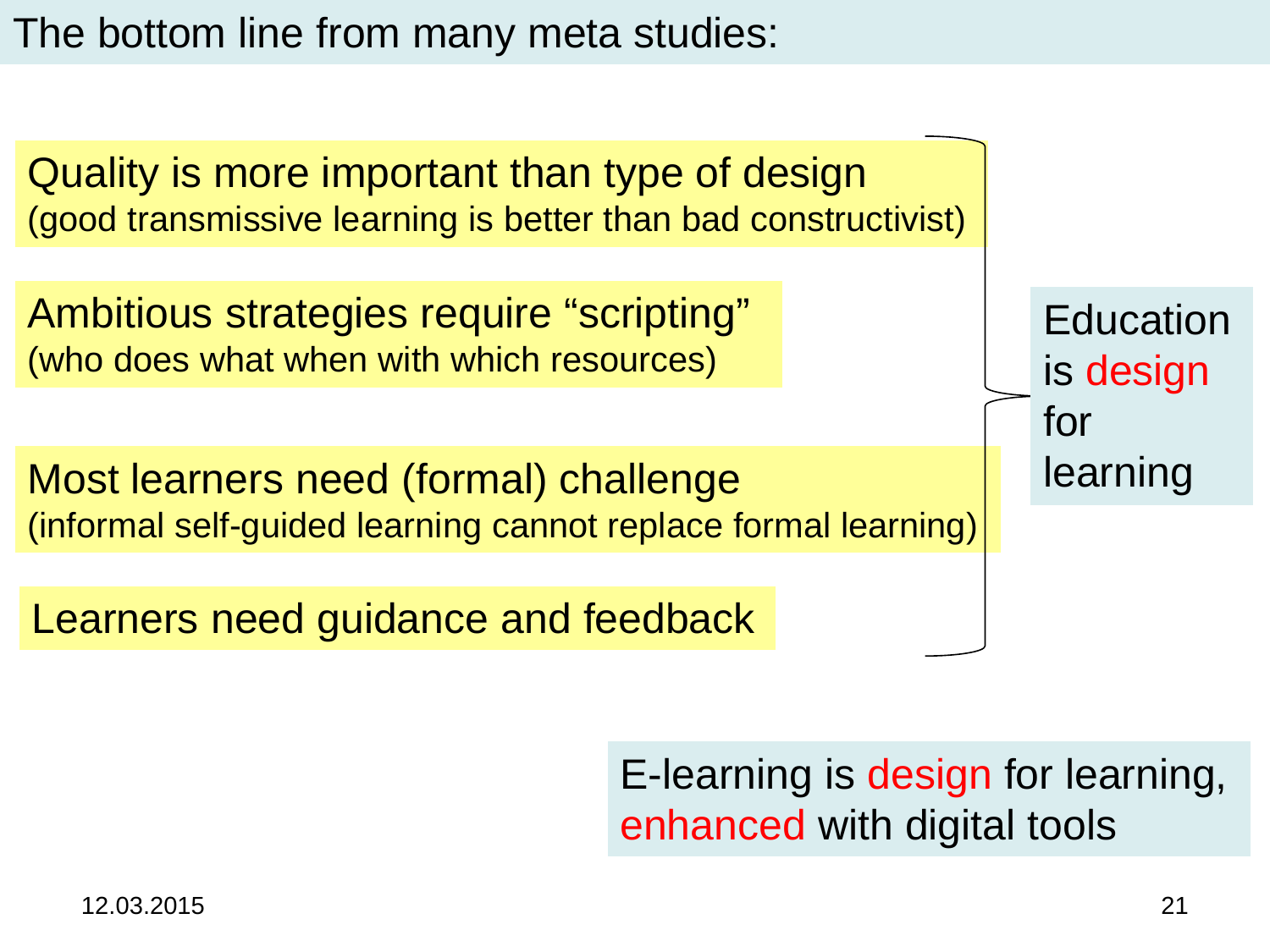#### Adapt pedagogy to learning level / type



taxonomy (picture from Wikipedia)

- Define learning objectives
- 12.03.2015 **22.03.2015 22.03.2015 22.03.2015** • Adapt teaching strategy & tactics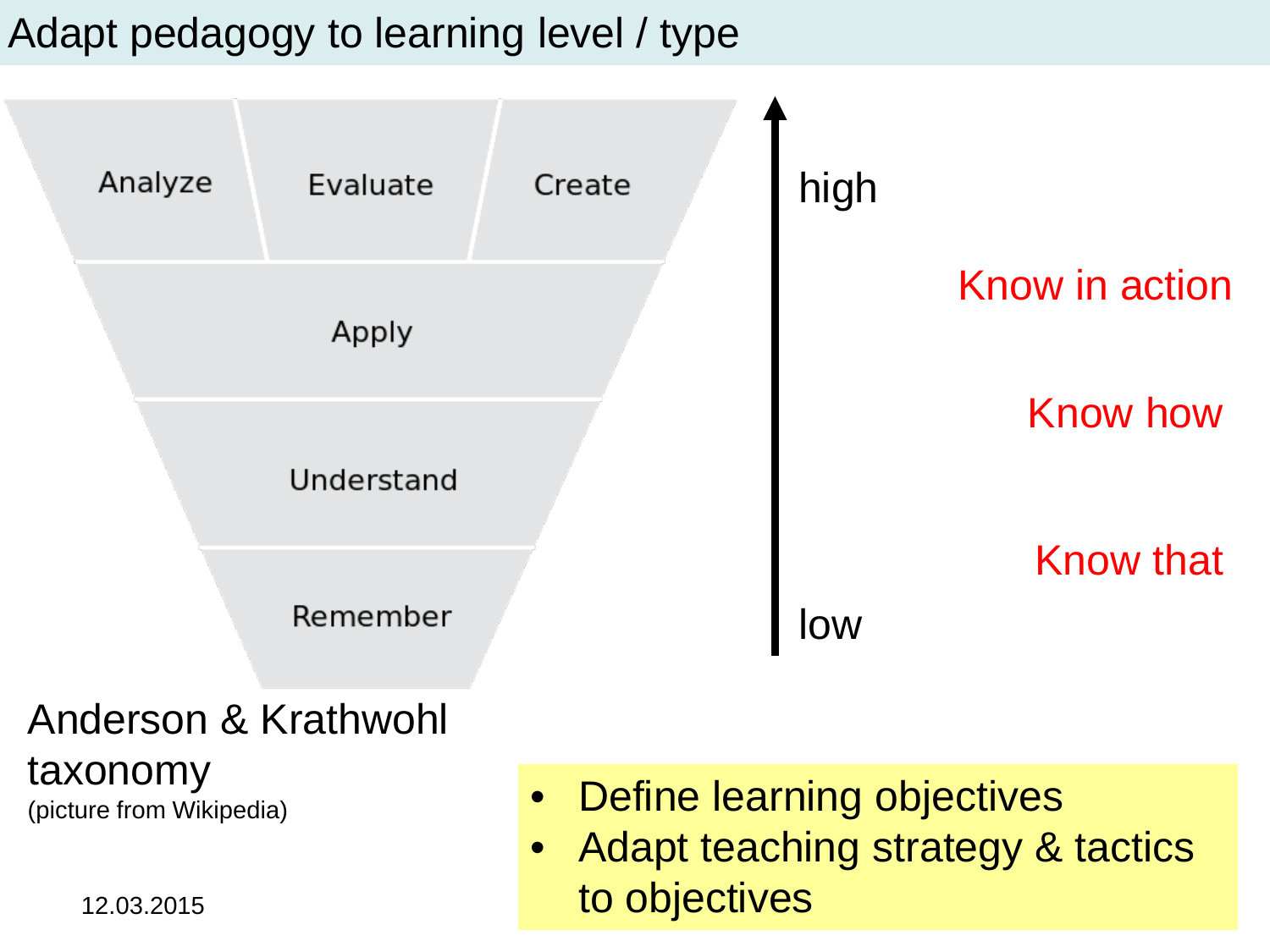| goals<br>and<br>types<br>fit learning<br>must<br>and technology<br>S<br>Strategie |                                 | Learning types                                                                                                            | $Ex.$ strategies $\iff$                                            | Ex. technologies                                                                                                                                         |
|-----------------------------------------------------------------------------------|---------------------------------|---------------------------------------------------------------------------------------------------------------------------|--------------------------------------------------------------------|----------------------------------------------------------------------------------------------------------------------------------------------------------|
|                                                                                   | I: know<br>that                 | 1-a <b>Facts</b> : recall,<br>description, identification,<br>etc.                                                        | Direct instruction,<br>programmed instruction,<br>mastery learning | Presentation of contents (texts,<br>pictures, diagrams, multimedia<br>animations)<br>on various technical supports.                                      |
|                                                                                   |                                 | <b>I-b Concepts:</b><br>discrimination,<br>categorization, discussion,<br>etc.                                            | Discovery learning,<br>exploratory learning                        | The computer as a library,<br>Writing/drawing software                                                                                                   |
|                                                                                   | II: know<br>how                 | <b>II-a Reasoning and</b><br>procedures.<br>inferences, deductions, etc.<br>+ procedure application                       | Simulation,<br>virtual laboratory,<br>problems to solve            | Various kinds of interaction that<br>include quizzing software, CBT,<br>Simulations, microworlds etc.                                                    |
|                                                                                   |                                 | <b>II-b Problem solving</b><br>and production<br>strategies: sub goaling +<br>application of<br><b>Neuristics/methods</b> | Case-based, inquiry-<br>based, problem based<br>learning           | Various computer-mediated<br>communication (CMC) tools<br>such as email, forums,<br>audio/video conferences, virtual<br>environments, e-portfolios, etc. |
|                                                                                   | III:<br>knowing<br>in<br>action | <b>III Situated action:</b><br>strategies in complex and<br>authentic situations                                          | project-based learning                                             | Social software, portalware,<br>Word processors, CAD, e-<br>portfolios, simulation software,<br>laboratory software, etc.                                |
|                                                                                   | IV:<br>Other                    | IV Other: e.g. motivation,<br>emotion, reflection                                                                         | ARCS,<br>learning portfolios                                       | Tools that favor presence and<br>reflection.                                                                                                             |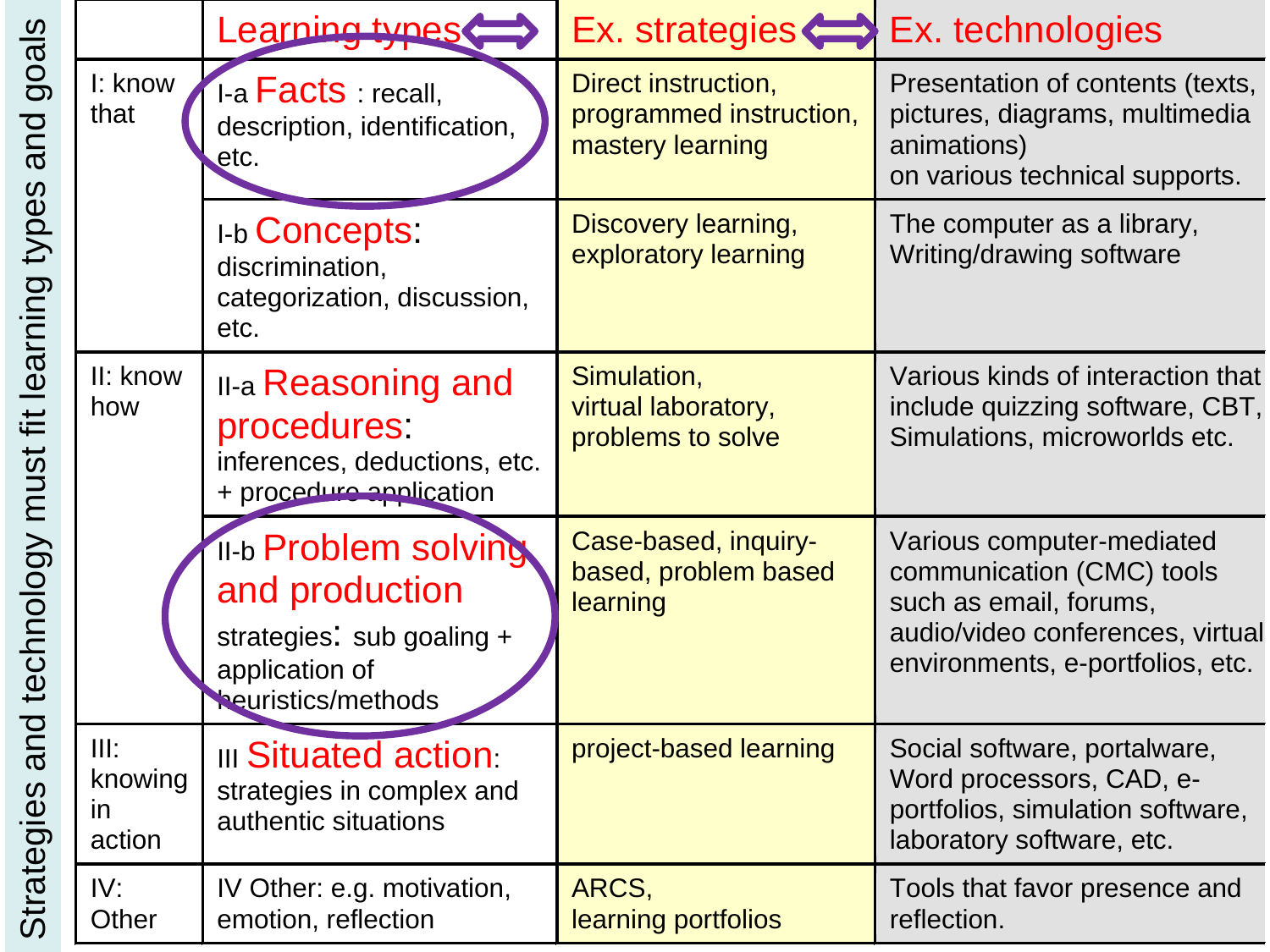#### Educational scenarios (learning designs)

#### **Define**

- who does what (tasks/activities) and when,
- using tools and resources



CompendiumLD (Learning design software)

12.03.2015

#### Scenarios = strategies & tactics made operational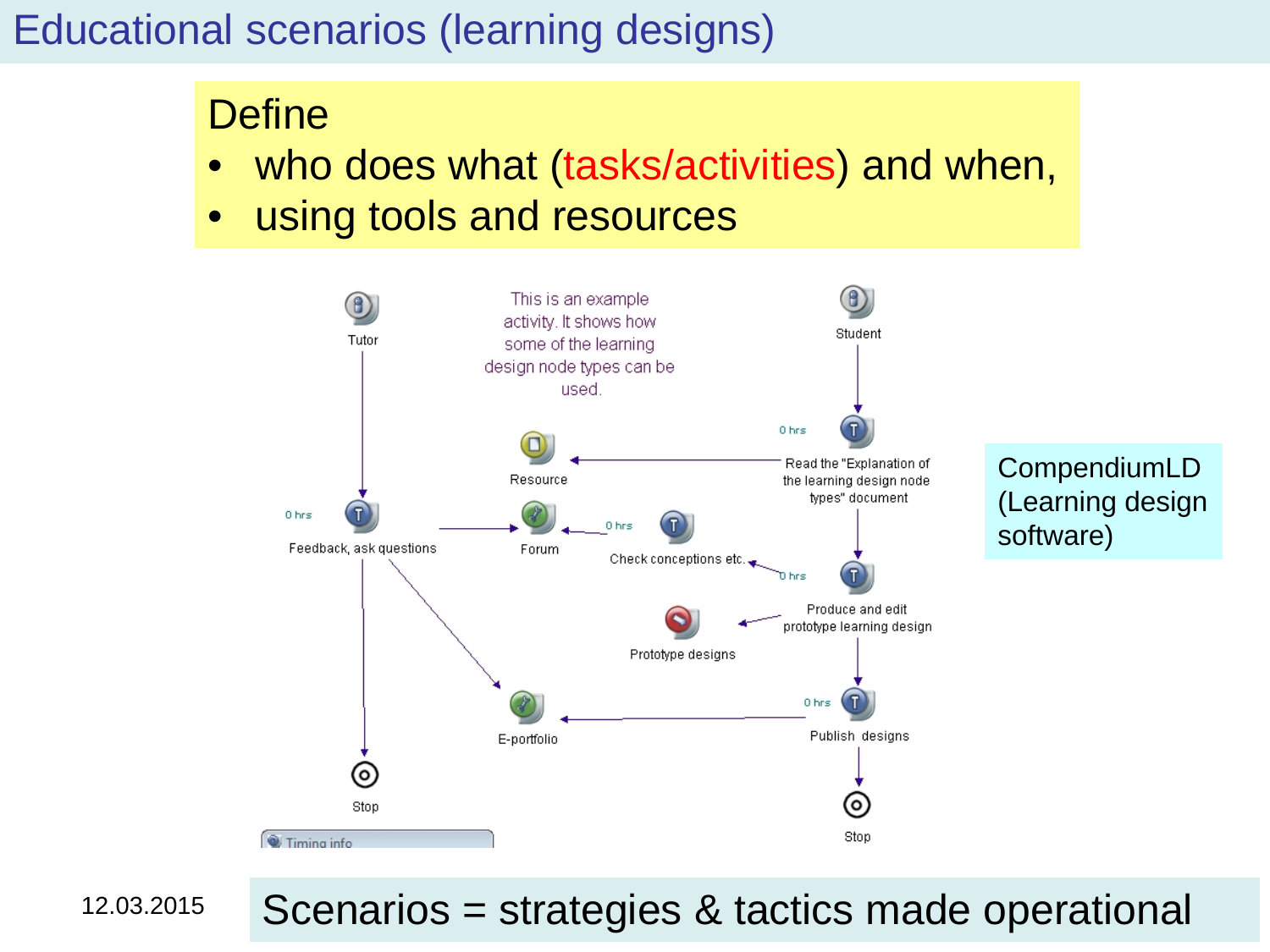### Example: A strategy for facts and simple procedure learning

### 9 events of instruction (Gagné)

- 1. Gain attention (ground the lesson, motivate)
	- Present a good problem, a new situation, use a multimedia advertisement, ask questions…
- 2. Describe the goal (frame the information, create expectancies)
	- State what will be accomplished, how knowledge can be used, give a demonstration,...
- 3. Stimulate recall of prior knowledge (help connecting)
	- ... facts, rules, procedures or skills relevant to the current lesson ....
- 4. Present the material to be learned
	- e.g. text, graphics, simulations, figures, pictures, sound, etc. Chunk information
- 5. Provide guidance for learning
	- Presentation of content is different from instructions on how to learn. Use of different channel (e.g. side-boxes)
- 6. Elicit performance "practice"
	- Practice skills or apply knowledge.
- 7. Provide informative feedback
	- show correctness of the trainee's response, comment learner's behavior, ....
- 8. Assess performance, test if the lesson has been learned.
	- Also provide general progress information
- 9. Enhance retention and transfer
	- Provide additional practice. Put the learner in a transfer situation,...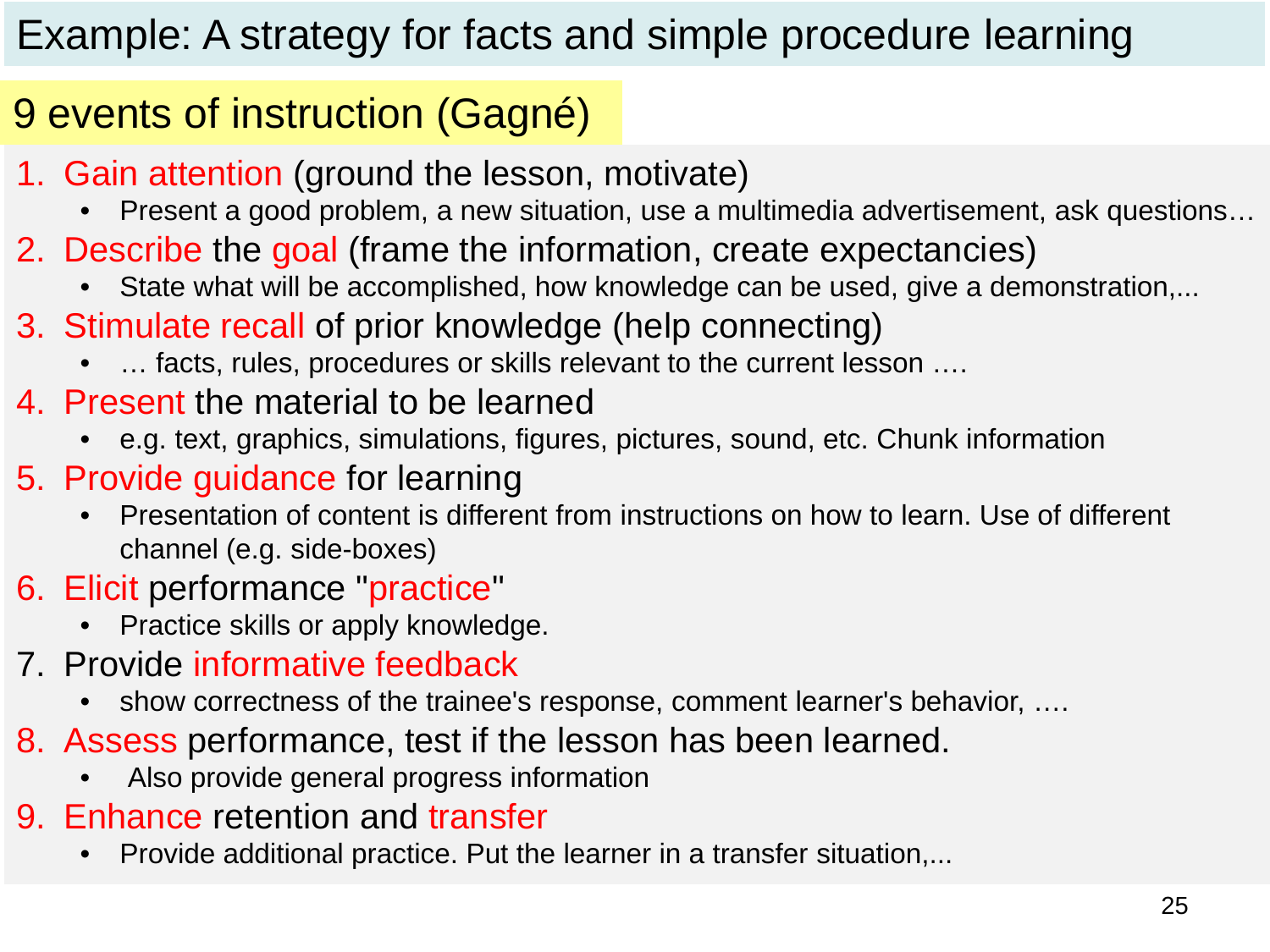

Sandoval 2004p. 216

<http://tecfa.unige.ch/perso/lombardf/publications/maastrich-14-16XI07/>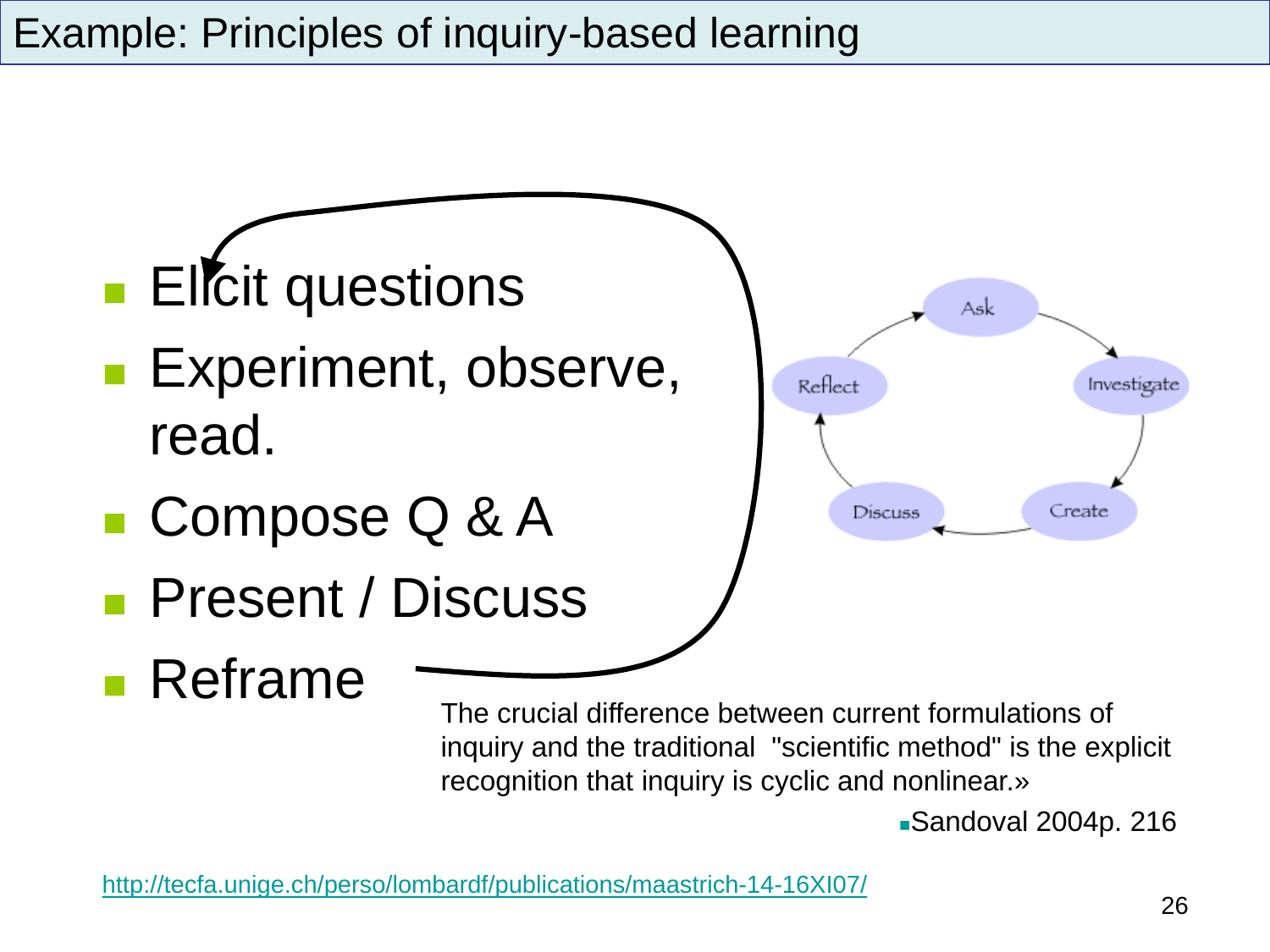Some strategies take time: Inquiry learning (Lombard, 2012)

It takes about 3 month before there is some deep learning !!



**Progression de l'investigation : numéro de version et date (2007)**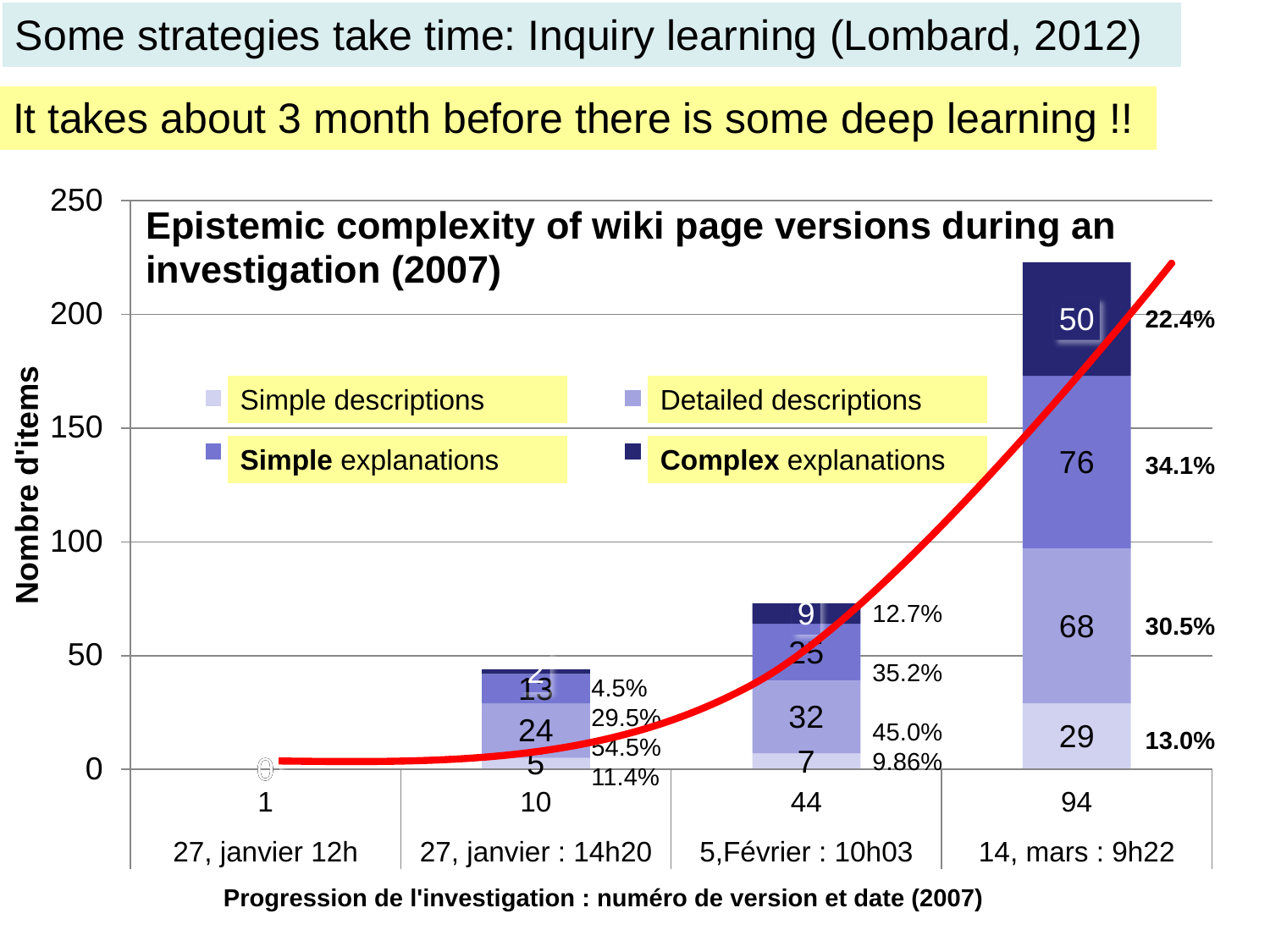#### Tutoring structure and sentiment of presence

Learners must be tutored

- Break down learning activities into steps
- Assign clear roles to tutors

Learners must become part of a community. E.g. use:

- chat sessions,
- flipped classrooms
- knowledge co-construction activities
- sharable e-portfolios
- peer commenting/tutoring/evaluation

Failure rates:

- MOOCS: 95%
- Distance education with little tutoring: 60-70 %
- Distance education with tutoring and presence: 5-20 %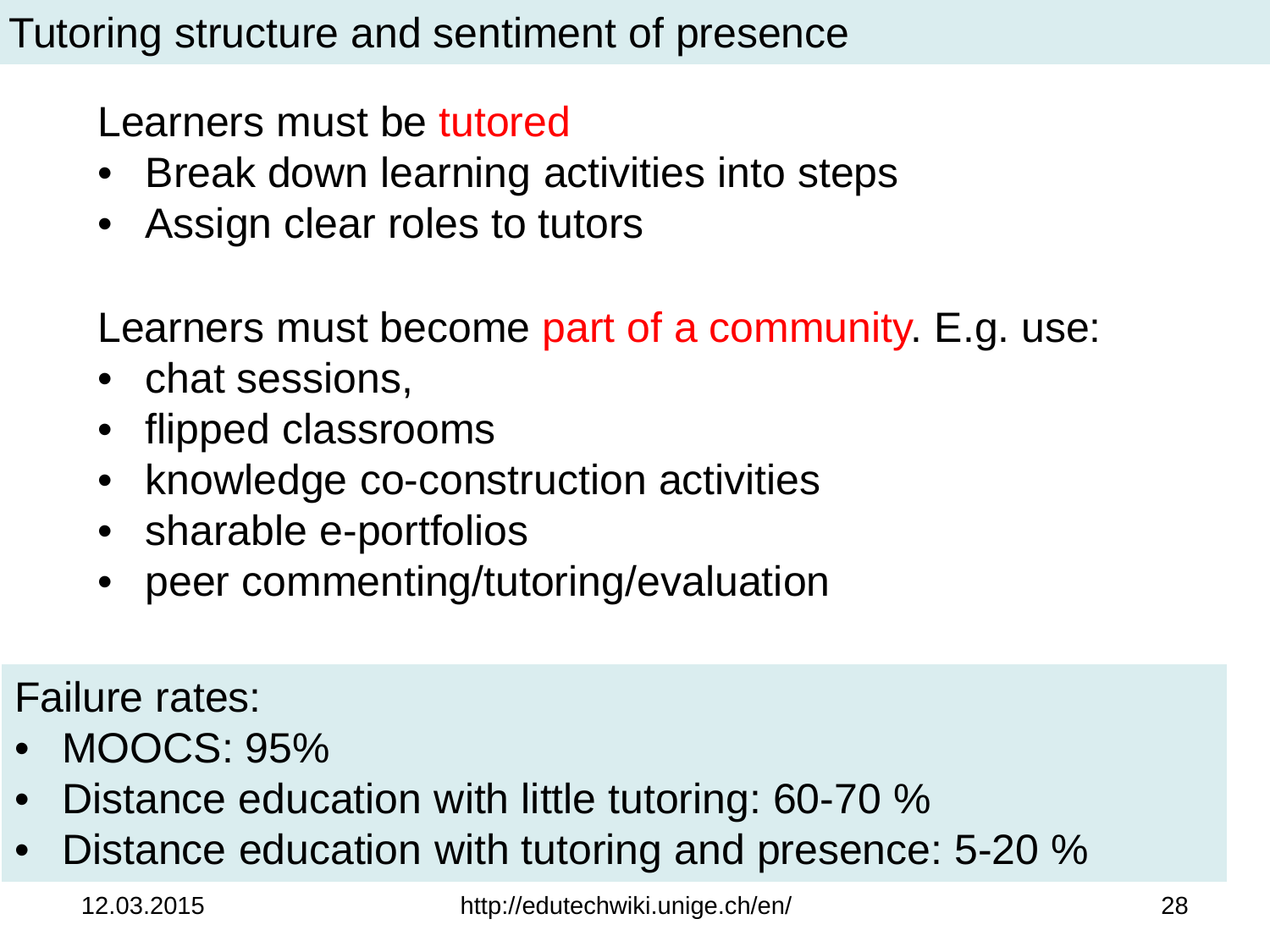#### Good e-learning:

..... uses an appropriate pedagogical strategy aligned with goals, means and other constraints ….. creates active learning and active learners ..... Uses technology to enhance delivery, cognition, tutoring, collaboration, evaluation. etc

Good e-learning technology:

Supports educational strategies and tactics with appropriate tools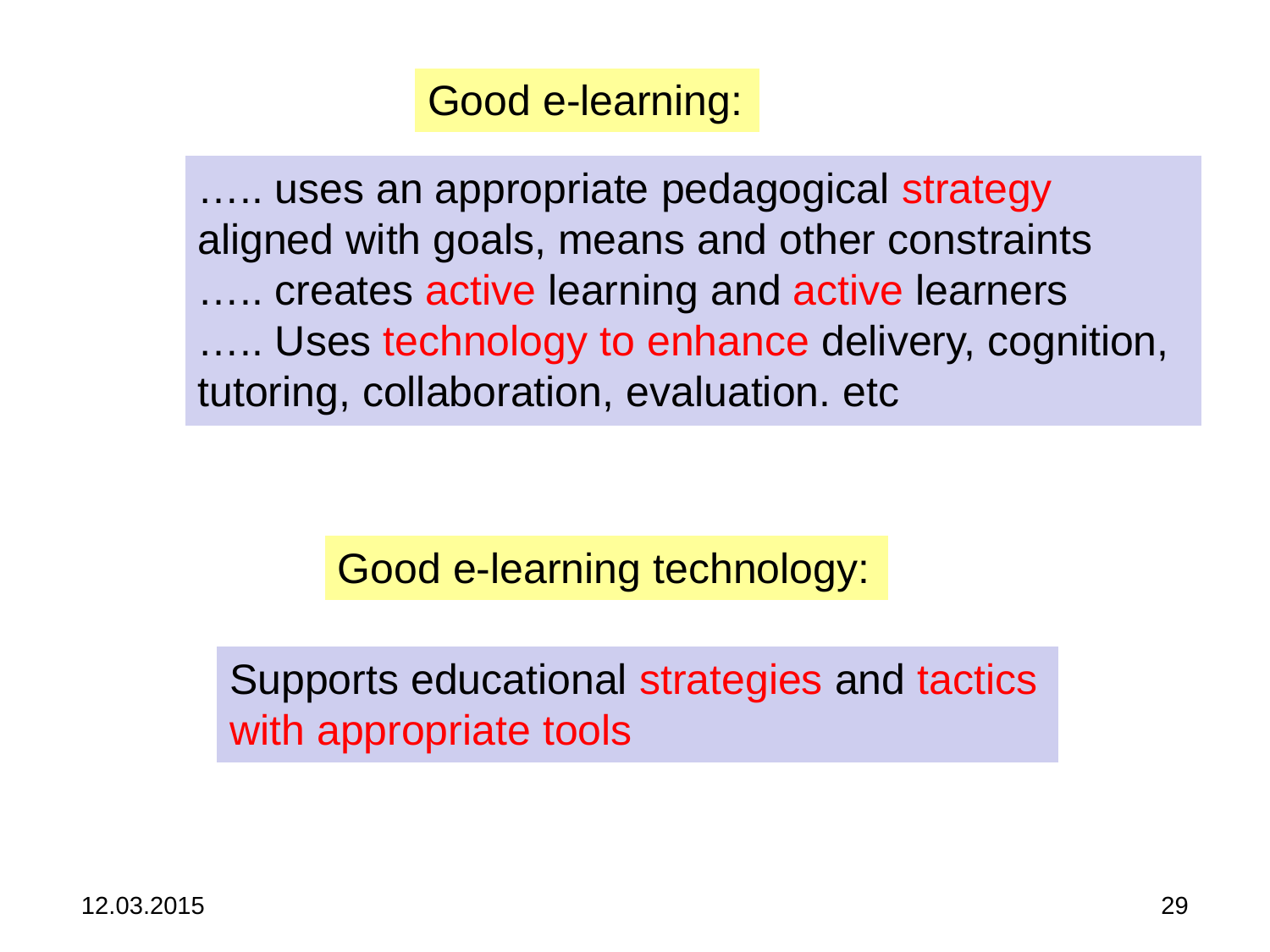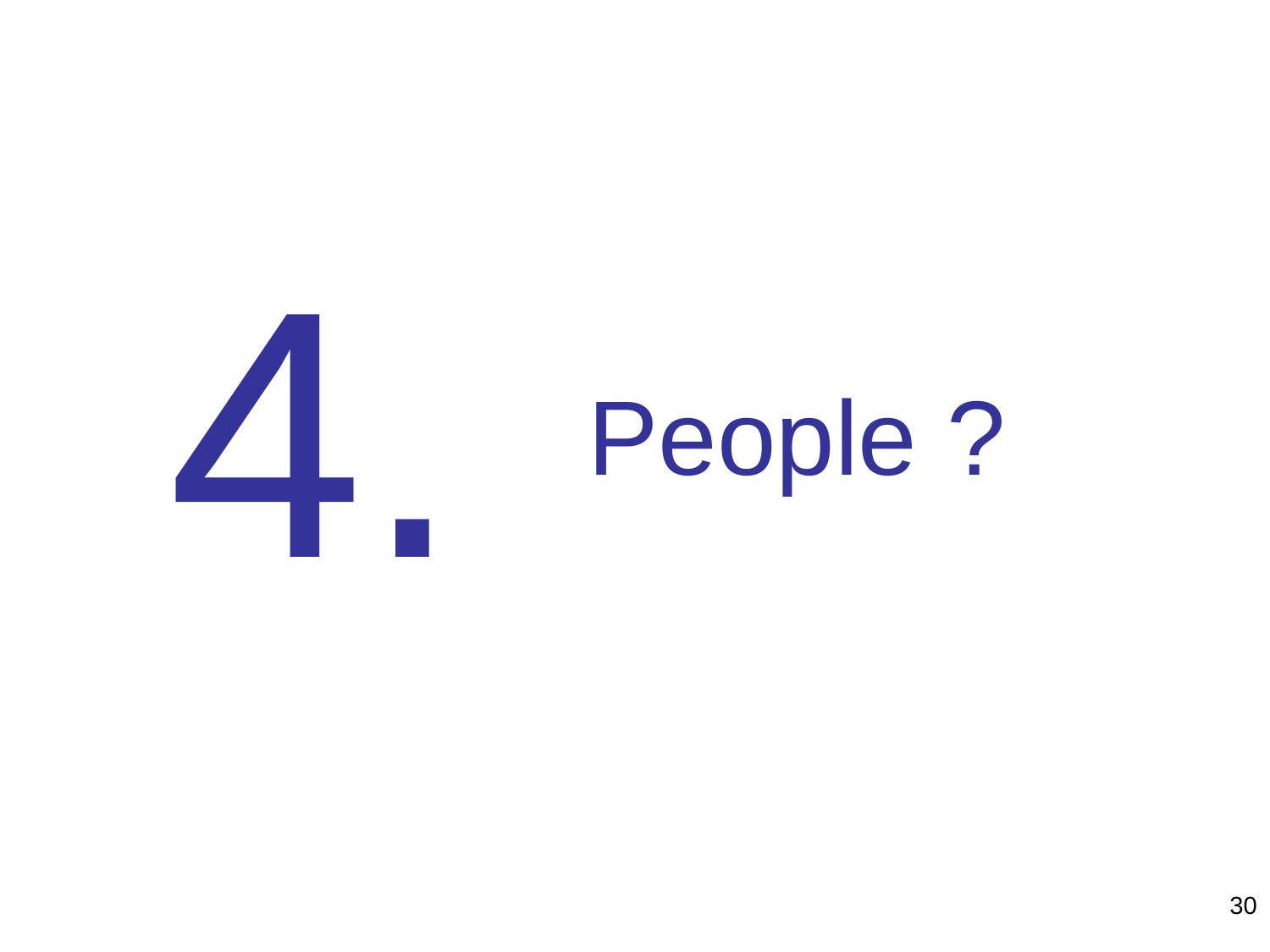#### Teachers should be trained in using techology for education



#### The TPACK framework (teacher development)

12.03.2015 http://edutechwiki.unige.ch/en/ 31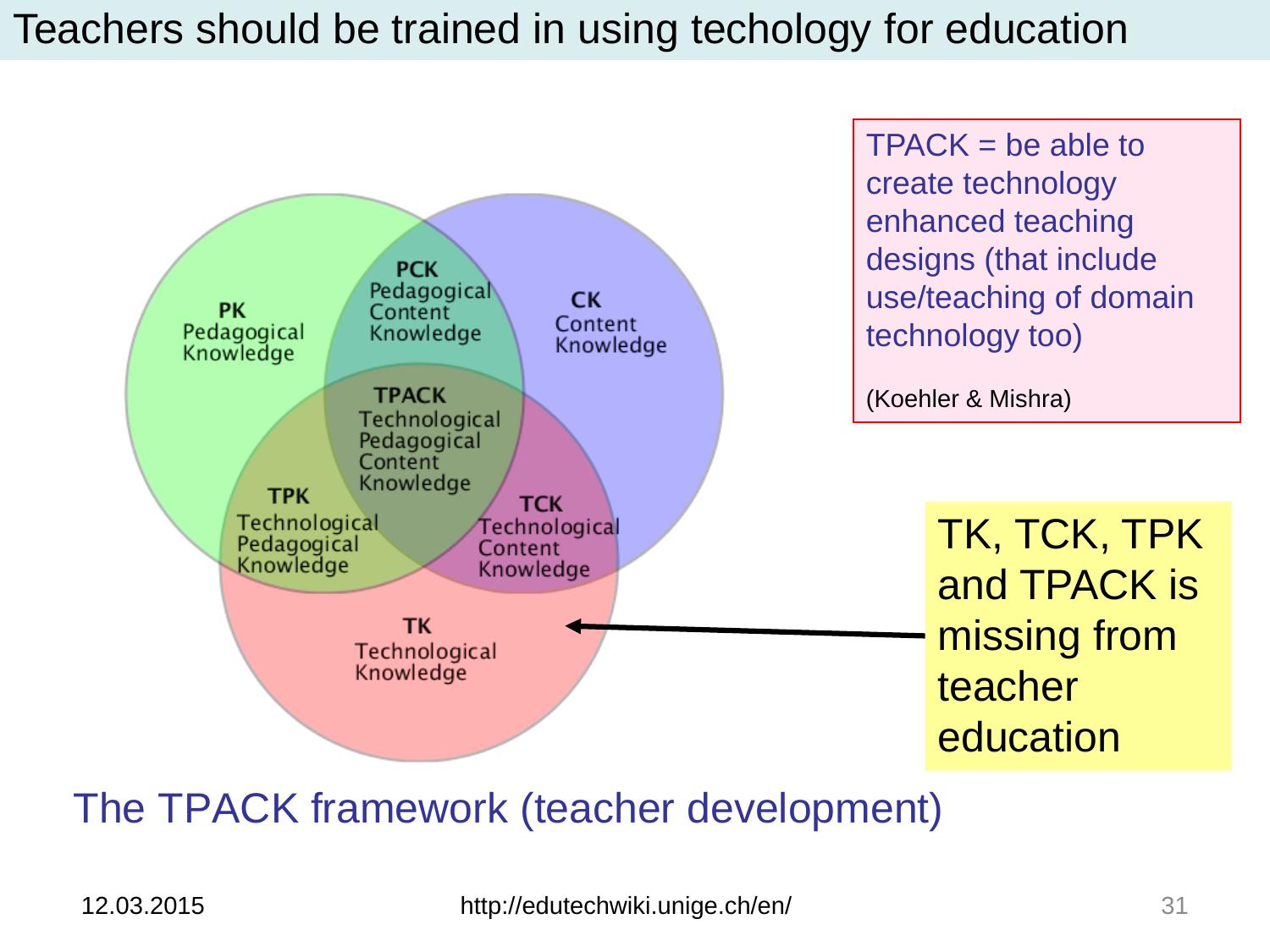#### 1% Rule: Only 1% of a community web site's users are active



Variants: *1-9-90 rule* or *90–9–1 principle*: Within a community:

- 90% only view content,
- 9% edit content
- 1% actively create new content.

http://en.wikipedia.org/wiki/1% rule (Internet culture)

Wikipedia statistics (feb 2014)

- 18 billion page views
- 500 million unique visitors each month.
- 22 million accounts
- $\sim$   $-70,000$  active editors (0.01 %)
- $\sim$  7000 do half of the content (0.001 %)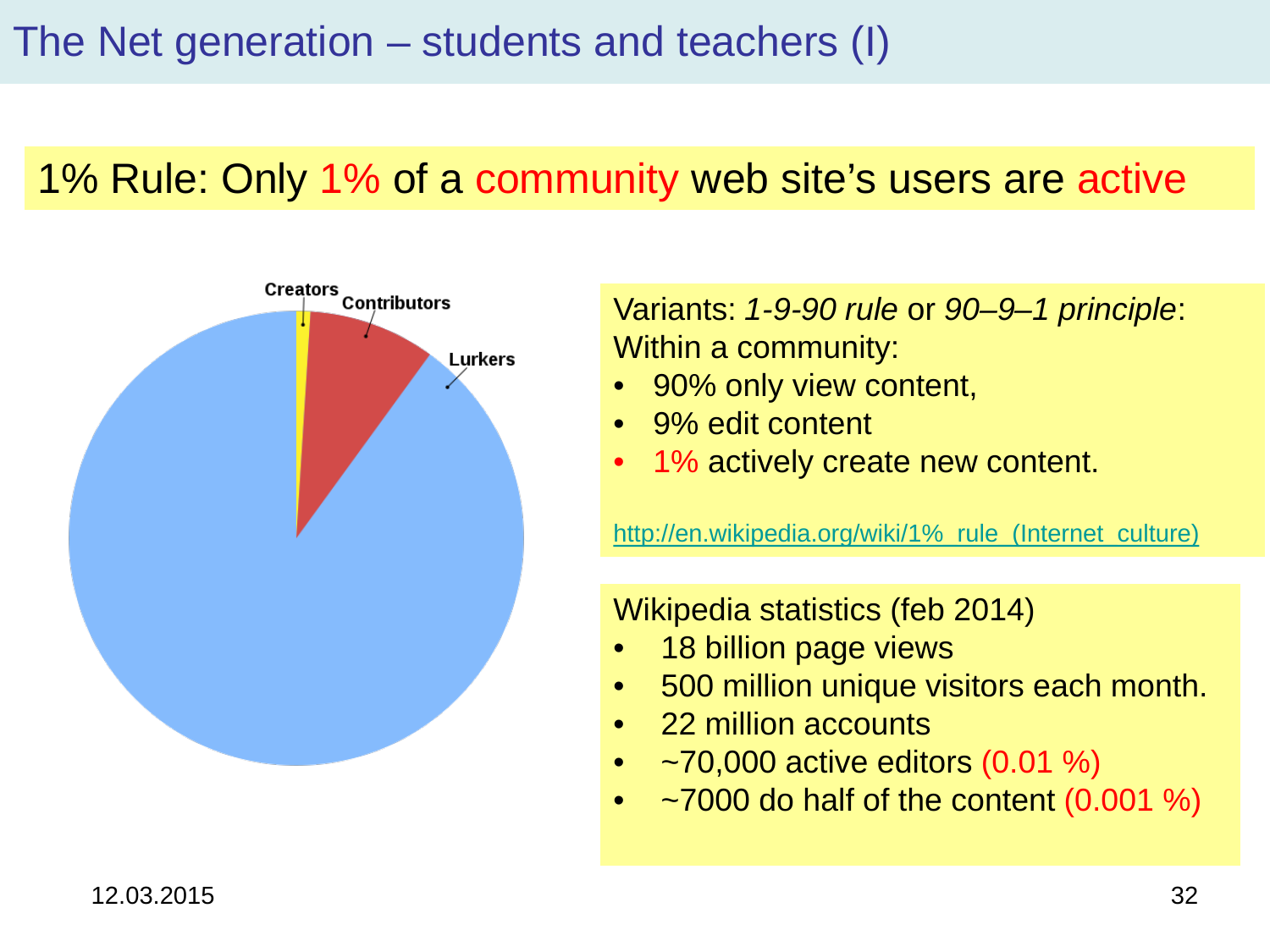Digital natives can:

- ... engage in digital conversation
- ... create simple digital objects (messages, videos, posts, …)
- ... exchange digital objects

Digital natives cannot:

- ... use professional software
- ... participate in knowledge creation environments
- ... articulate or even follow scenarios

#### Internet skills are conversational

Full ICT and knowledge working skills must be taught (some of it can be enforced in formal education !)

12.03.2015 33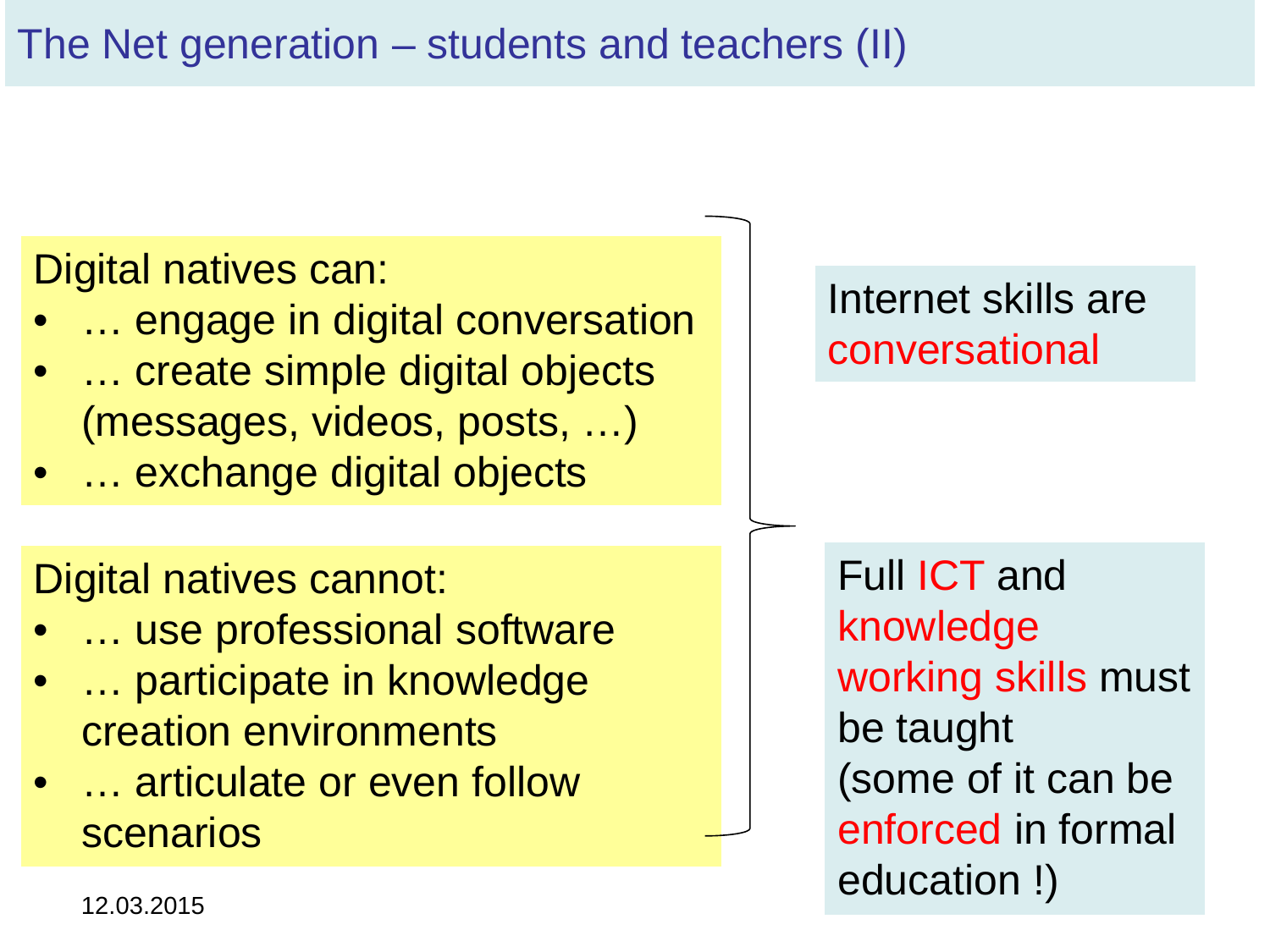#### Technology acceptance

People tend to use a techno-pedagogy if it is:

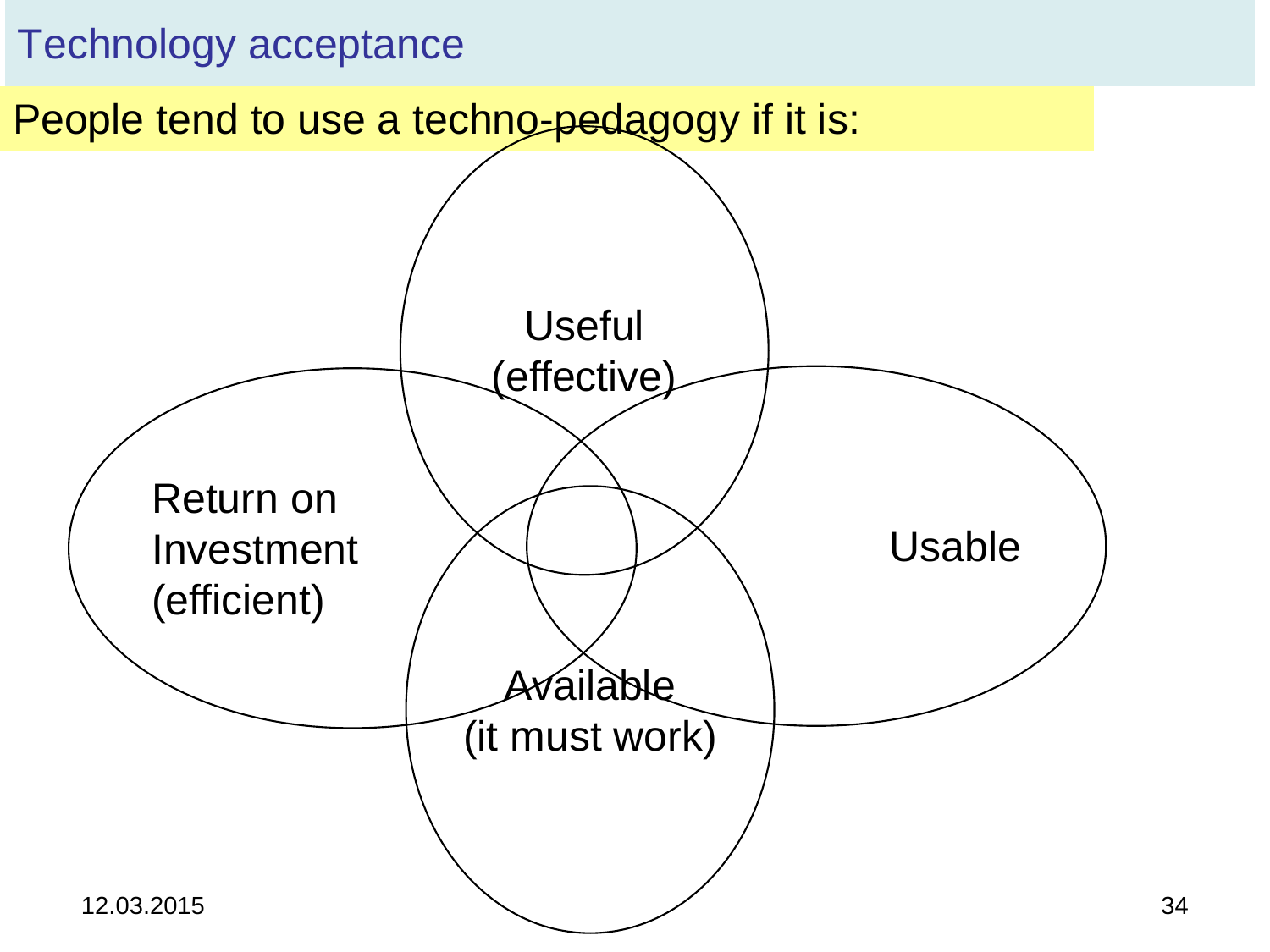E-learning and pedagogic change ? 5.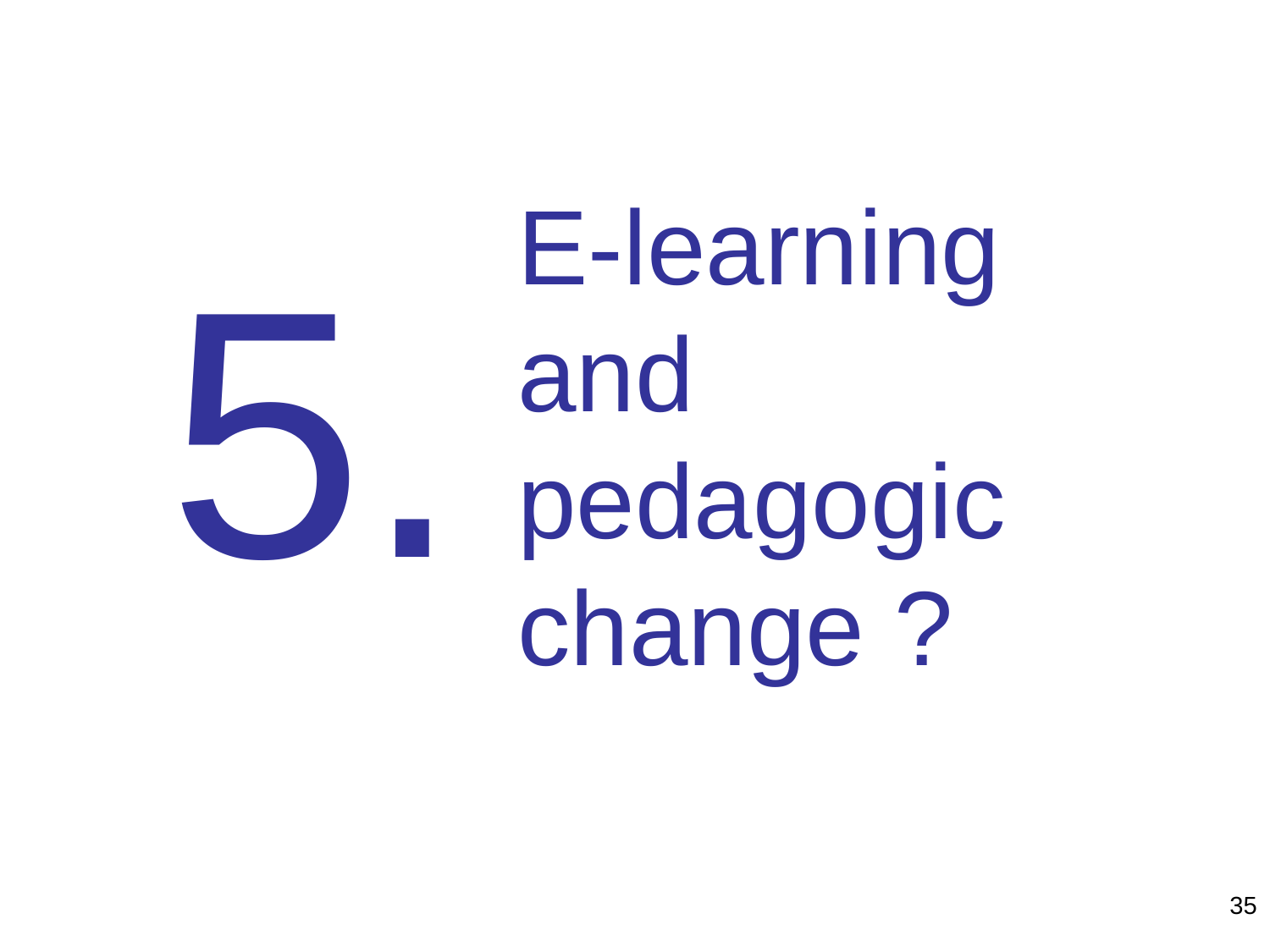Innovation in schools ? Burkhardt and Schoenfeld, Educational Researcher (2003)

- **Model 1: Teachers read research and implement it in their classrooms:** teachers neither have time nor skills
- **Model 2: Summary guides**: not explicit, not enough
- **Model 3: General professional development**: Long-term professional development for teachers can be effective. (Briars, 2001; Briars & Resnick, 2000).
- **Model 4: The policy route:** diagnosis of causes is speculative, uses not effective time scales, etc. (Dillon, 2003).
- **Model 5: The long route:** takes 25 years or more: productive dialectic between educational research and practice.
- **Model 6: Design experiments:** Work, but can't be scaled

Time needed for school wide change= 25 years or more Best unit for change is school ... a system may need >100 years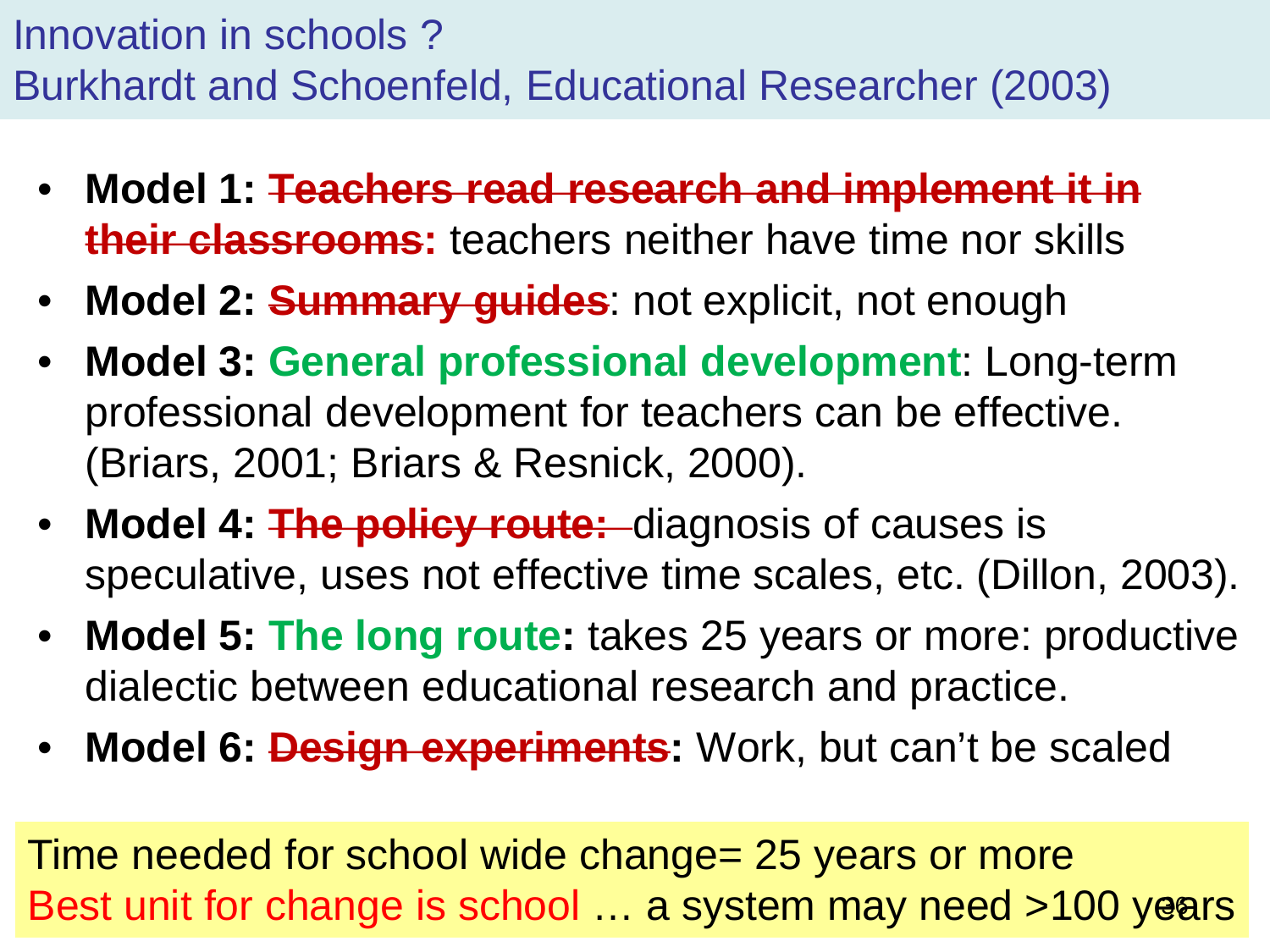#### Cost / Benefit

E-learning offering the same quality as traditional teaching costs more ! Therefore, try reducing costs:

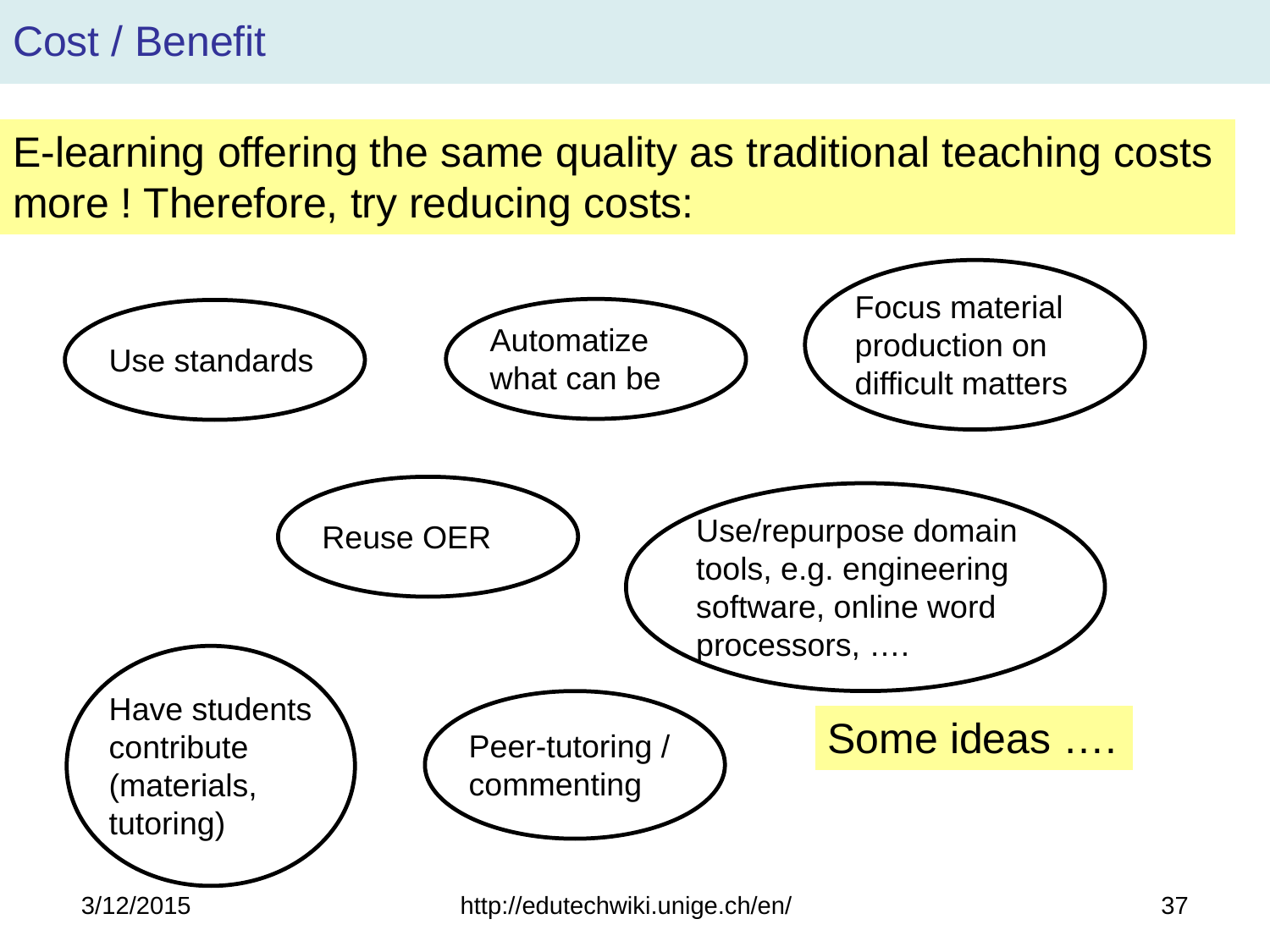#### **Conclusion**

There is no universal e-elearning implementation theory, but some principles that are supported by empirical evidence